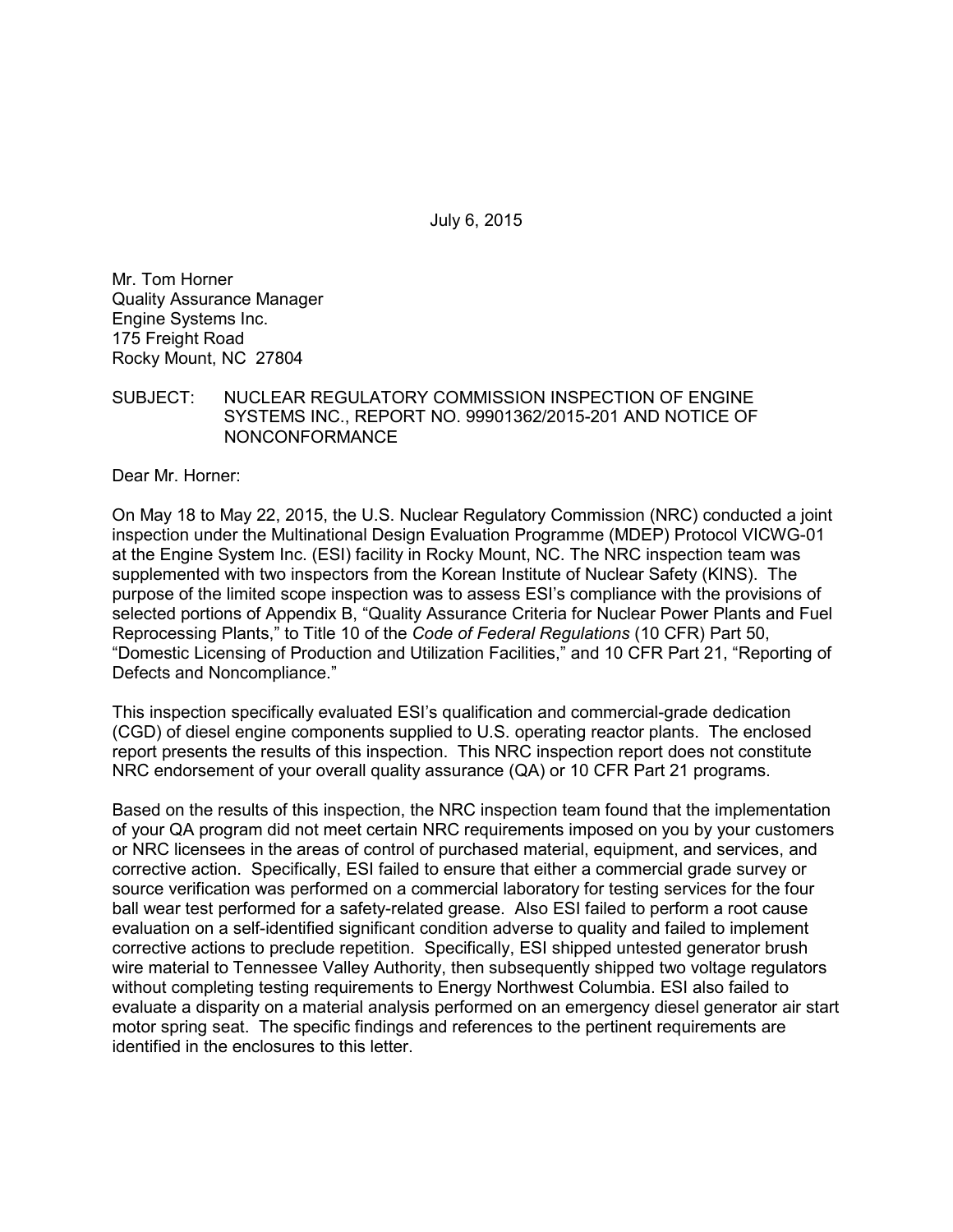#### $T.$  Horner  $-2-$

Please provide a written statement or explanation within 30 days from the date of this letter in accordance with the instructions specified in the enclosed Notice of Nonconformance. We will consider extending the response time if you show good cause for us to do so. In accordance with 10 CFR 2.390, "Public Inspections, Exemptions, Requests for Withholding," of the NRC's Rules of Practice, a copy of this letter, its enclosures, and your response will be made available electronically for public inspection in the NRC Public Document Room or from the NRC's document system, Agencywide Documents Access and Management System, which is accessible from the NRC Web site at http://www.nrc.gov/readingrm/adams.html. To the extent possible, your response should not include any personal privacy, proprietary, or safeguards information so that it can be made available to the public without redaction. If personal privacy or proprietary information is necessary to provide an acceptable response, then please provide a bracketed copy of your response that identifies the information that should be protected and a redacted copy of your response that deletes such information. If you request that such material is withheld from public disclosure, you must specifically identify the portions of your response that you seek to have withheld and provide in detail the bases for your claim (e.g., explain why the disclosure of information will create an unwarranted invasion of personal privacy or provide the information required by 10 CFR 2.390(b) to support a request for withholding confidential commercial or financial information). If safeguards information is necessary to provide an acceptable response, please provide the level of protection described in 10 CFR 73.21, "Protection of Safeguards Information: Performance Requirements."

Sincerely,

*/RA/* (JJacobson for)

Richard A. Rasmussen, Chief Electrical Vendor Inspection Branch Division of Construction Inspection and Operational Programs Office of New Reactors

Docket No.: 99901362

Enclosures:

- 1. Notice of Nonconformance
- 2. Inspection Report 99901362/2015-201 and Attachment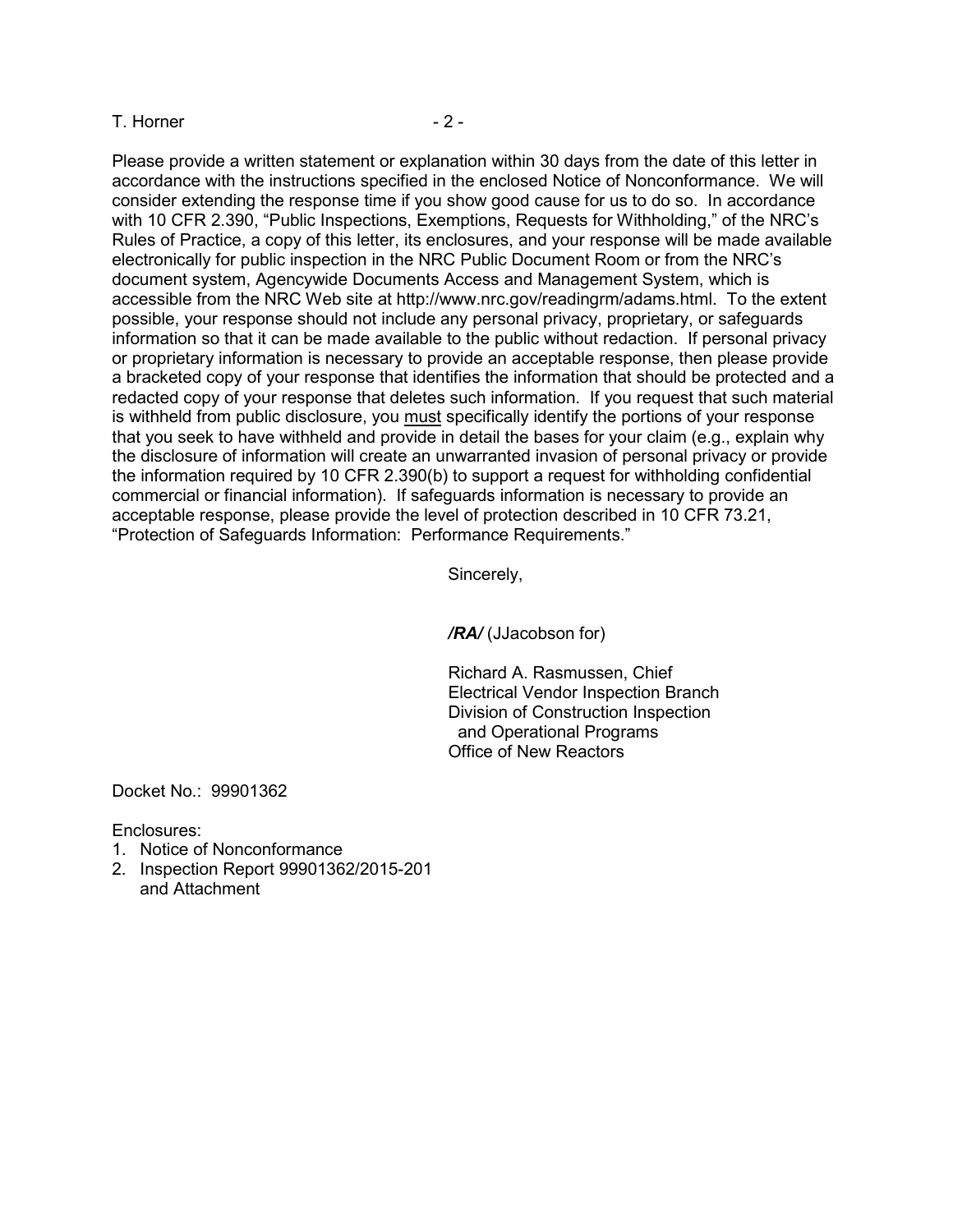#### $T.$  Horner  $-2-$

Please provide a written statement or explanation within 30 days from the date of this letter in accordance with the instructions specified in the enclosed Notice of Nonconformance. We will consider extending the response time if you show good cause for us to do so. In accordance with 10 CFR 2.390, "Public Inspections, Exemptions, Requests for Withholding," of the NRC's Rules of Practice, a copy of this letter, its enclosures, and your response will be made available electronically for public inspection in the NRC Public Document Room or from the NRC's document system, Agencywide Documents Access and Management System, which is accessible from the NRC Web site at http://www.nrc.gov/readingrm/adams.html. To the extent possible, your response should not include any personal privacy, proprietary, or safeguards information so that it can be made available to the public without redaction. If personal privacy or proprietary information is necessary to provide an acceptable response, then please provide a bracketed copy of your response that identifies the information that should be protected and a redacted copy of your response that deletes such information. If you request that such material is withheld from public disclosure, you must specifically identify the portions of your response that you seek to have withheld and provide in detail the bases for your claim (e.g., explain why the disclosure of information will create an unwarranted invasion of personal privacy or provide the information required by 10 CFR 2.390(b) to support a request for withholding confidential commercial or financial information). If safeguards information is necessary to provide an acceptable response, please provide the level of protection described in 10 CFR 73.21, "Protection of Safeguards Information: Performance Requirements."

Sincerely,

*/RA/* (JJacobson for)

Richard A. Rasmussen, Chief Electrical Vendor Inspection Branch Division of Construction Inspection and Operational Programs Office of New Reactors

Docket No.: 99901362

Enclosures:

- 1. Notice of Nonconformance
- 2. Inspection Report 99901362/2015-201 and Attachment

DISTRIBUTION:

ERoach **KKavanagh** ASakadales **KCotton** FSaba **BSingal** Tom.Horner@kirbycorp.com

| <b>ADAMS Accession No.: ML15174A019</b> *Concurred via email |  | <b>NRO-002</b> |
|--------------------------------------------------------------|--|----------------|
|--------------------------------------------------------------|--|----------------|

|                              | NRO/DCIP/EVIB<br>NRO/DCIP/QVIB | NRO/DCIP/MVIB | NRO/DCIP                   |
|------------------------------|--------------------------------|---------------|----------------------------|
| <b>NAME</b><br>ARamirez      | AArmstrong                     | LMicewski     | TFrve                      |
| <b>DATE</b><br>06/23/15      | 06/24/15                       | 06/24/15      | 07/01/15                   |
| <b>OFFICE</b><br>NRR/DF/FFFB | KINS/QAD*                      | KINS/MMFD*    | NRO/DCIP/FVIP              |
| <b>NAME</b><br>TMartinez*    | Sungho Yang*                   | Seon Ho Song  | RRasmussen (JJacobson for) |
| <b>DATE</b><br>06/23/15      | 07/01/15                       | 06/29/15      | 07/01/15                   |

#### **OFFICIAL RECORD COPY**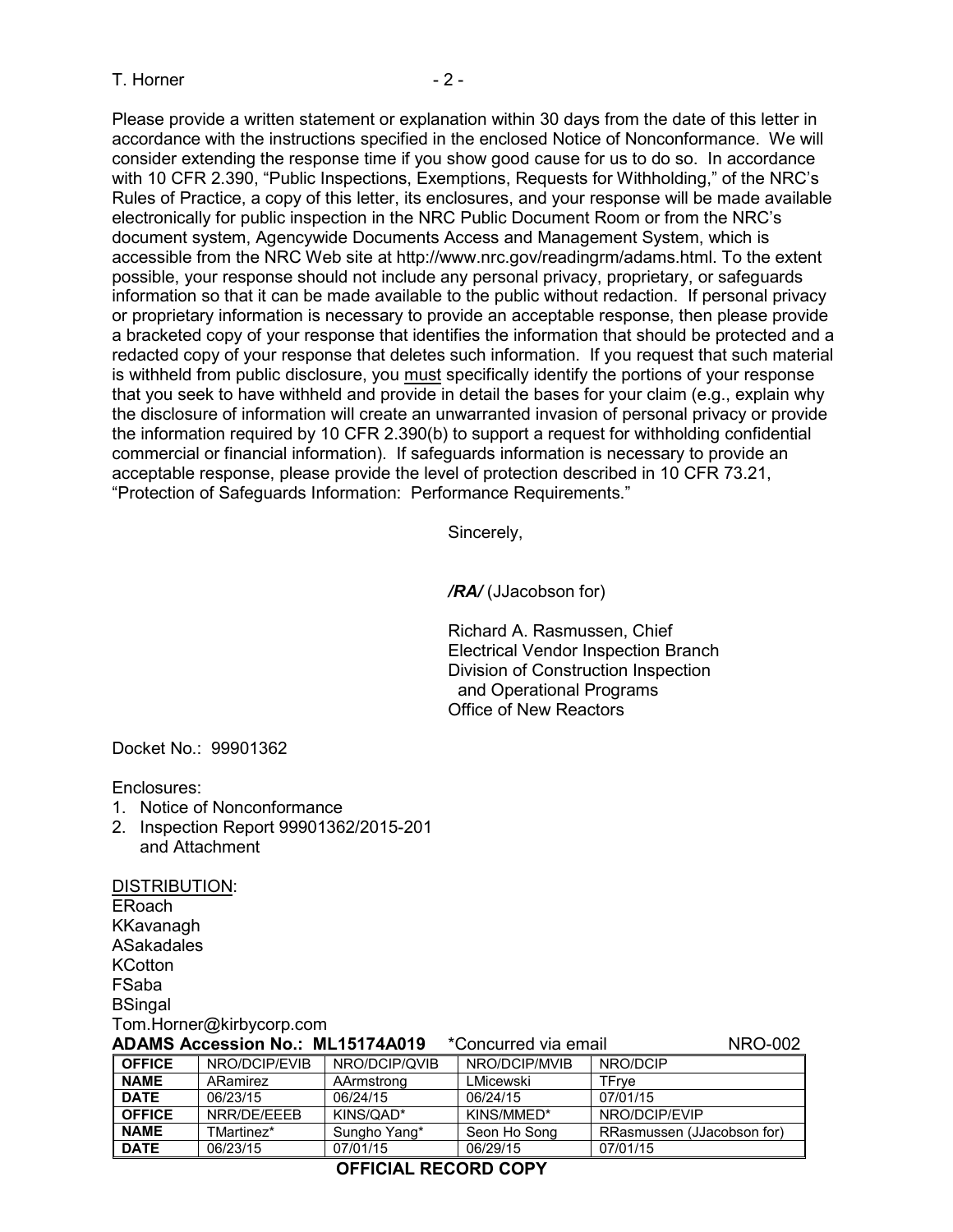#### **NOTICE OF NONCONFORMANCE**

Rocky Mount, NC 27804

Engine Systems Inc. **Docket No.: 99901362** 175 Freight Road Report No.: 99901362/2015-201

Based on the results of a Nuclear Regulatory Commission (NRC) inspection conducted at the Engine Systems Inc. (ESI) facility in Rocky Mount, NC on May 18-22, 2015, certain activities were not conducted in accordance with NRC requirements which were contractually imposed on ESI by NRC licensees:

A. Criterion VII "Control of Purchased Material, Equipment, and Services" of Appendix B to Title 10 of the *Code of Federal Regulations* (10 CFR) Part 50 states, in part, "Measures shall be established to assure that purchased material, equipment, and services, whether purchased directly or through contractors and subcontractors, conform to the procurement documents. These measures shall include provisions, as appropriate, for source evaluation and selection, objective evidence of quality furnished by the contractor or subcontractor, inspection at the contractor or subcontractor source, and examination of products upon delivery."

ESI Procedure PSP-201, "Dedication of Safety Related Items," states, in part, "that for third-party qualification of items, an order specific dedication procedure shall be developed to define the special test and/or inspections required by the customer's purchase order. An order specific Dedication/Inspection Report shall be prepared to document the results obtained in accordance with the dedication procedure generated for the order."

Contrary to the above, as of May 22, 2015, ESI failed to establish measures to assure that purchased services conform to the procurement documents. Specifically, ESI dedication report D-EMD-8249819-1, stated that critical characteristics for Shell Cyprina RA grease were color, worked cone penetration, dropping point, and four ball wear scar test. In two instances, ESI contracted Hergruth Laboratories, Inc. for the testing of the critical characteristics. Herguth did not perform the four ball wear test of grease, and subcontracted performance of the test to a commercial laboratory. However, ESI had not conducted a commercial-grade survey or a source verification of the commercial laboratory subcontracted to perform the four ball wear test on the grease.

This issue has been identified as Nonconformance 99901362/2015-201-01.

B. Criterion XVI, "Corrective Action," of Appendix B to 10 CFR Part 50 states, that, "Measures shall be established to assure that conditions adverse to quality, such as failures, malfunctions, deficiencies, deviations, defective material and equipment, and nonconformances are promptly identified and corrected. In the case of significant conditions adverse to quality, the measures shall assure that the cause of the condition is determined and corrective action taken to preclude repetition. The identification of the significant condition adverse to quality, the cause of the condition, and the corrective action taken shall be documented and reported to appropriate levels of management."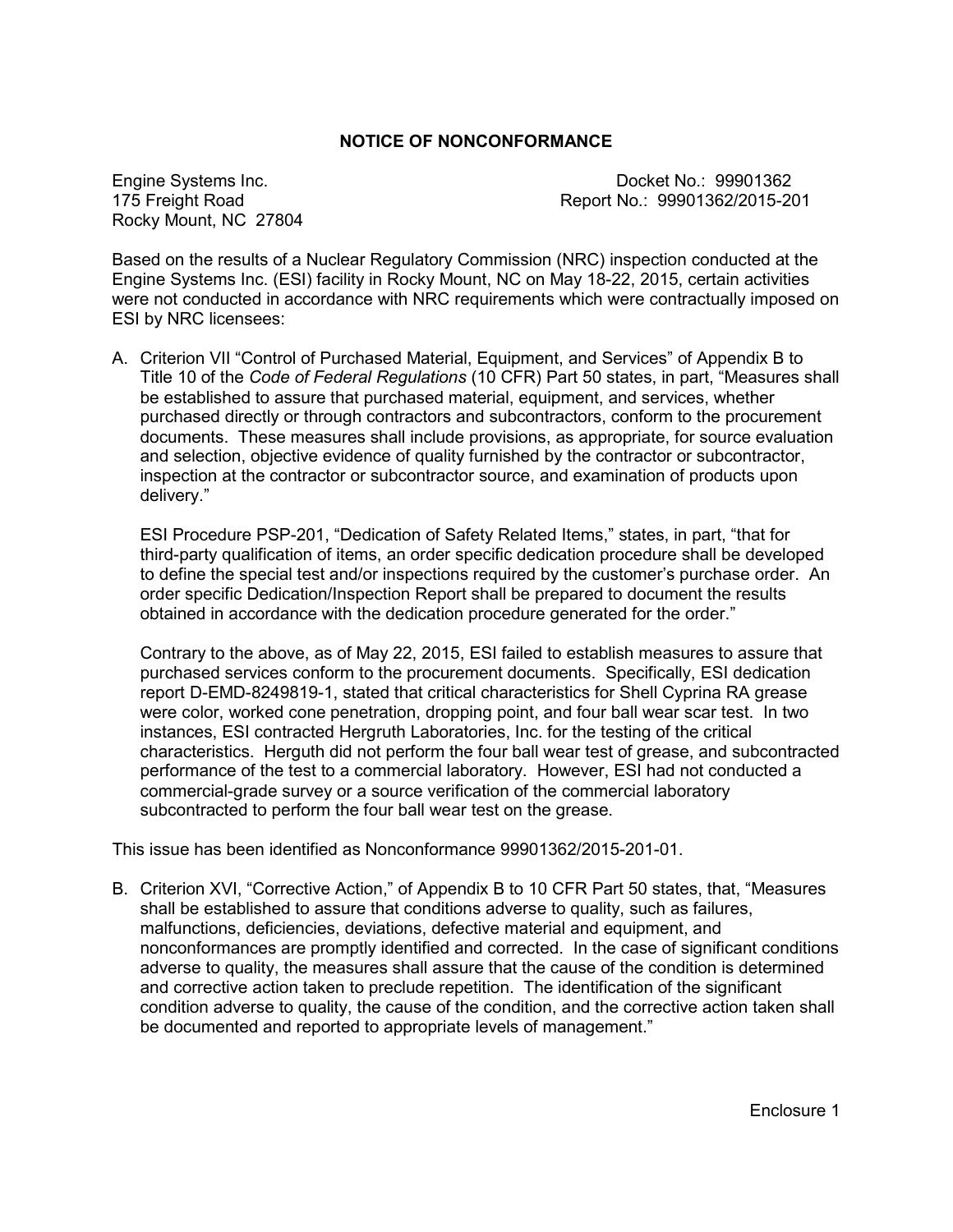Section 6.4.of ESI's Quality Procedure Controls (QPC)-301, "Control Of Nonconforming Conditions and Corrective Actions and 10 CFR 21 Reportable Conditions," states in part, that, "CARS shall be classified as either Level I or Level II. Significant Conditions Adverse to Quality shall be classified as Level l. Level I CARS require a root cause evaluation.

Contrary to the above, as of May 22, 2015, ESI failed to assure that the causes of significant conditions adverse to quality were determined and that the corrective actions taken would preclude repetition. Specifically;

- A root cause analysis was not performed for Corrective Action (CAR) #2014-04 which was identified by ESI as a Level 1 Significant Condition Adverse to Quality; nor were sufficient corrective actions taken, and as a consequence a similar problem re-occurred. CAR #2014-04 was generated on April 22, 2014, after ESI identified that an order was certified and shipped to Tennessee Valley Authority on September 26, 2013 without the completion of material testing on the generator brush wires. This CAR was closed on May 22, 2014, without the completion of a root cause evaluation. Subsequently, in March 2015, ESI fulfilled Energy Northwest PO 00337942 for two voltage regulators for Columbia Generating Station without completing specific testing requirements specified in the PO. The PO required that at least one of the voltage regulators be tested on an actual engine prior to shipment.
- ESI failed to issue a CAR to promptly identify and correct a disparity between their own laboratory results and the contracted laboratory to determine which of the two tests were valid or what caused the different material testing results. ESI issued nonconformance report (NCR) #8983 dated April 3, 2015, to document a nonconforming material (carbon content) in the commercial grade dedication of a spring seat for an emergency diesel generator air start motor. Material analyses performed by ESI's on-site laboratory yielded low out-of-specification results. As a result, ESI contracted an outside laboratory to re-perform the analysis. The same sample tested high out-of-specification. The NCR evaluation stated that the Chemical Test Report received from the outside laboratory was acceptable. ESI accepted the material because, even though carbon was slightly high, all other chemical elements compositions were correct. However, ESI failed to consider the effects of out-of specification carbon on the properties of the alloy, or how a failure of the spring seat would impact the ability of the air start motor to perform its safety-related function in accordance with the dedication process.

These issues have been identified as examples of Nonconformance 99901362/2015-201-02.

Please provide a written statement or explanation to the U.S. Nuclear Regulatory Commission, ATTN: Document Control Desk, Washington, DC 20555-0001, with a copy to the Chief, Electrical Vendor Inspection Branch, Division of Construction Inspection and Operational Programs, Office of New Reactors, within 30 days of the date of the letter transmitting this Notice of Nonconformance. This reply should be clearly marked as a "Reply to a Notice of Nonconformance" and should include for each noncompliance: (1) the reason for the noncompliance, or if contested, the basis for disputing the noncompliance; (2) the corrective steps that have been taken and the results achieved; (3) the corrective steps that will be taken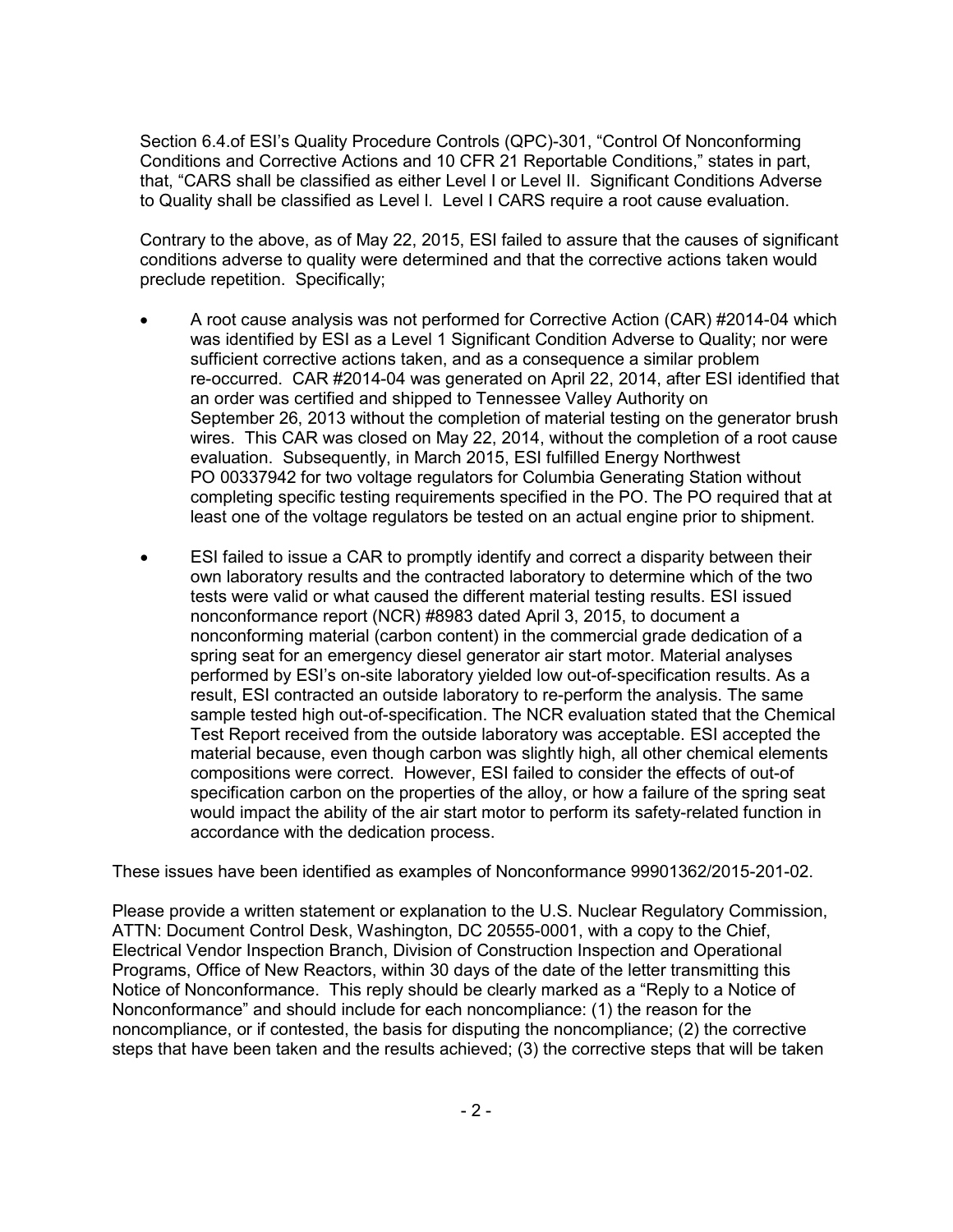to avoid noncompliances; and (4) the date when your corrective action will be completed. Where good cause is shown, consideration will be given to extending the response time.

Because your response will be made available electronically for public inspection in the NRC Public Document Room or through the NRC's Agencywide Documents Access and Management System (ADAMS), accessible from the NRC Web site at http://www.nrc.gov/reading-rm/adams.html, to the extent possible, it should not include any personal privacy, proprietary, or safeguards information so that it can be made available to the public without redaction. If personal privacy or proprietary information is necessary to provide an acceptable response, then please provide a bracketed copy of your response that identifies the information that should be protected and a redacted copy of your response that deletes such information. If you request withholding of such material, you must specifically identify the portions of your response that you seek to have withheld and provide in detail the bases for your claim of withholding (e.g., explain why the disclosure of information will create an unwarranted invasion of personal privacy or provide the information required by 10 CFR 2.390(b) to support a request for withholding confidential commercial or financial information). If safeguards information is necessary to provide an acceptable response, please provide the level of protection described in 10 CFR 73.21, "Protection of Safeguards Information: Performance Requirements."

Dated this the 6<sup>th</sup> day of July 2015.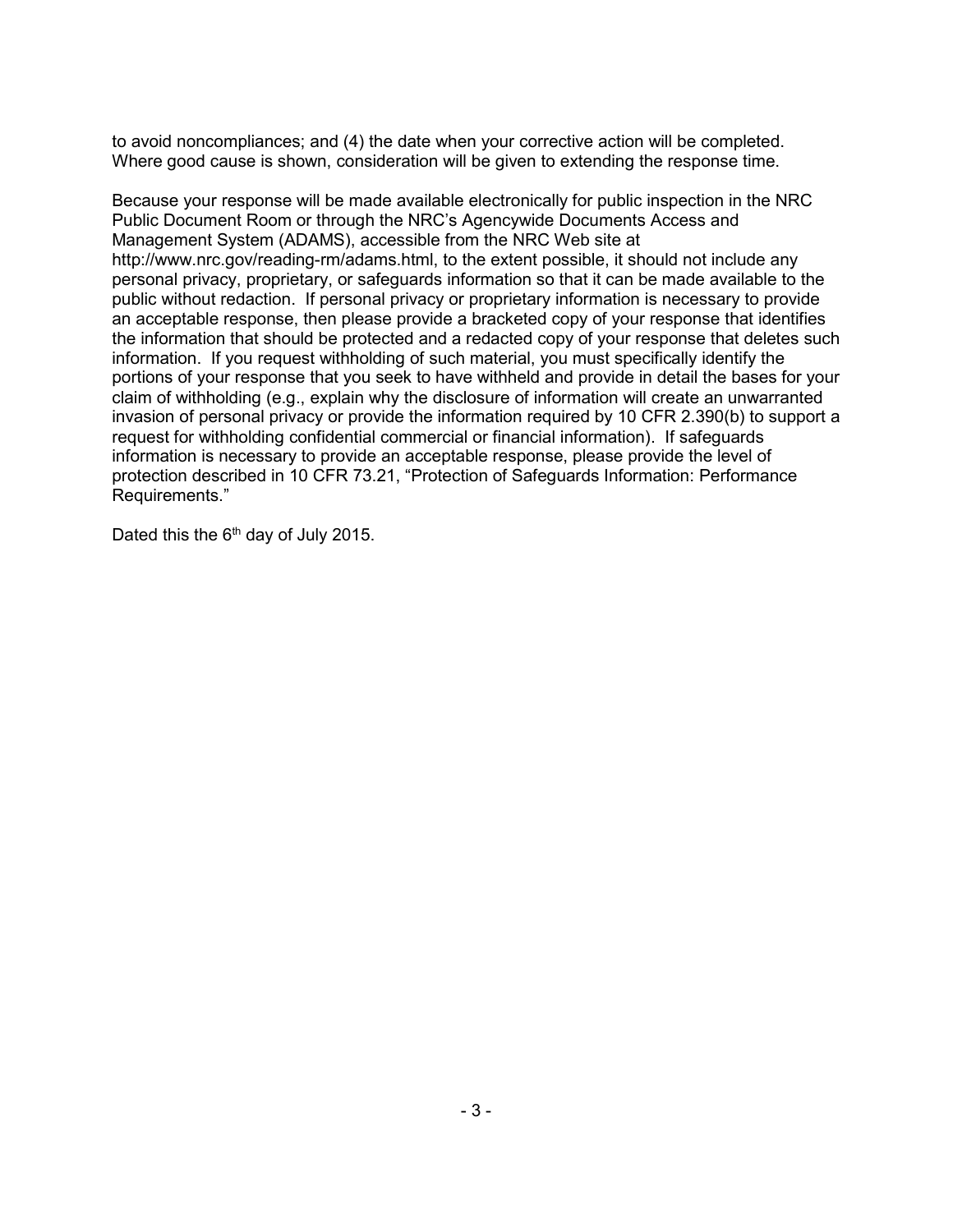#### **U.S. NUCLEAR REGULATORY COMMISSION OFFICE OF NEW REACTORS DIVISION OF CONSTRUCTION INSPECTION AND OPERATIONAL PROGRAMS VENDOR INSPECTION REPORT**

| Docket No.:                       | 99901362                                                                                                                                                                                                                                                                                                                               |                                                                                      |                    |
|-----------------------------------|----------------------------------------------------------------------------------------------------------------------------------------------------------------------------------------------------------------------------------------------------------------------------------------------------------------------------------------|--------------------------------------------------------------------------------------|--------------------|
| Report No.:                       | 99901362/2015-201                                                                                                                                                                                                                                                                                                                      |                                                                                      |                    |
| Vendor:                           | Engine Systems Inc.<br>175 Freight Road<br>Rocky Mount, NC 27804                                                                                                                                                                                                                                                                       |                                                                                      |                    |
| Vendor Contact:                   | Tom Horner, Quality Assurance Manager<br>Tom.Horner@kirbycorp.com                                                                                                                                                                                                                                                                      |                                                                                      |                    |
| <b>Nuclear Industry Activity:</b> | The ESI facility is located in Rocky Mount, NC. This facility is a<br>third-party supplier of safety-related components,<br>commercial-grade dedication, and qualification testing services<br>such as seismic and environmental qualification of mechanical<br>and electrical components, for diesel engine equipment<br>replacement. |                                                                                      |                    |
| <b>Inspection Dates:</b>          | May 18-22, 2015                                                                                                                                                                                                                                                                                                                        |                                                                                      |                    |
| Inspection Team Leader:           | <b>Annie Ramirez</b>                                                                                                                                                                                                                                                                                                                   | NRO/DCIP/EVIB                                                                        | <b>Team Leader</b> |
| Inspectors:                       | Laura Micewski<br>Aaron Armstrong<br>Tania Martinez-Navedo<br>Seon Ho Song<br>Sungho Yang                                                                                                                                                                                                                                              | NRO/DCIP/MVIB<br>NRO/DCIP/QVIB<br>NRR/DE/EEEB<br><b>KINS/MMED</b><br><b>KINS/QAD</b> |                    |
| Approved by:                      | Richard A. Rasmussen, Chief<br><b>Electrical Vendor Inspection Branch</b><br>Division of Construction Inspection<br>and Operational Programs<br>Office of New Reactors                                                                                                                                                                 |                                                                                      |                    |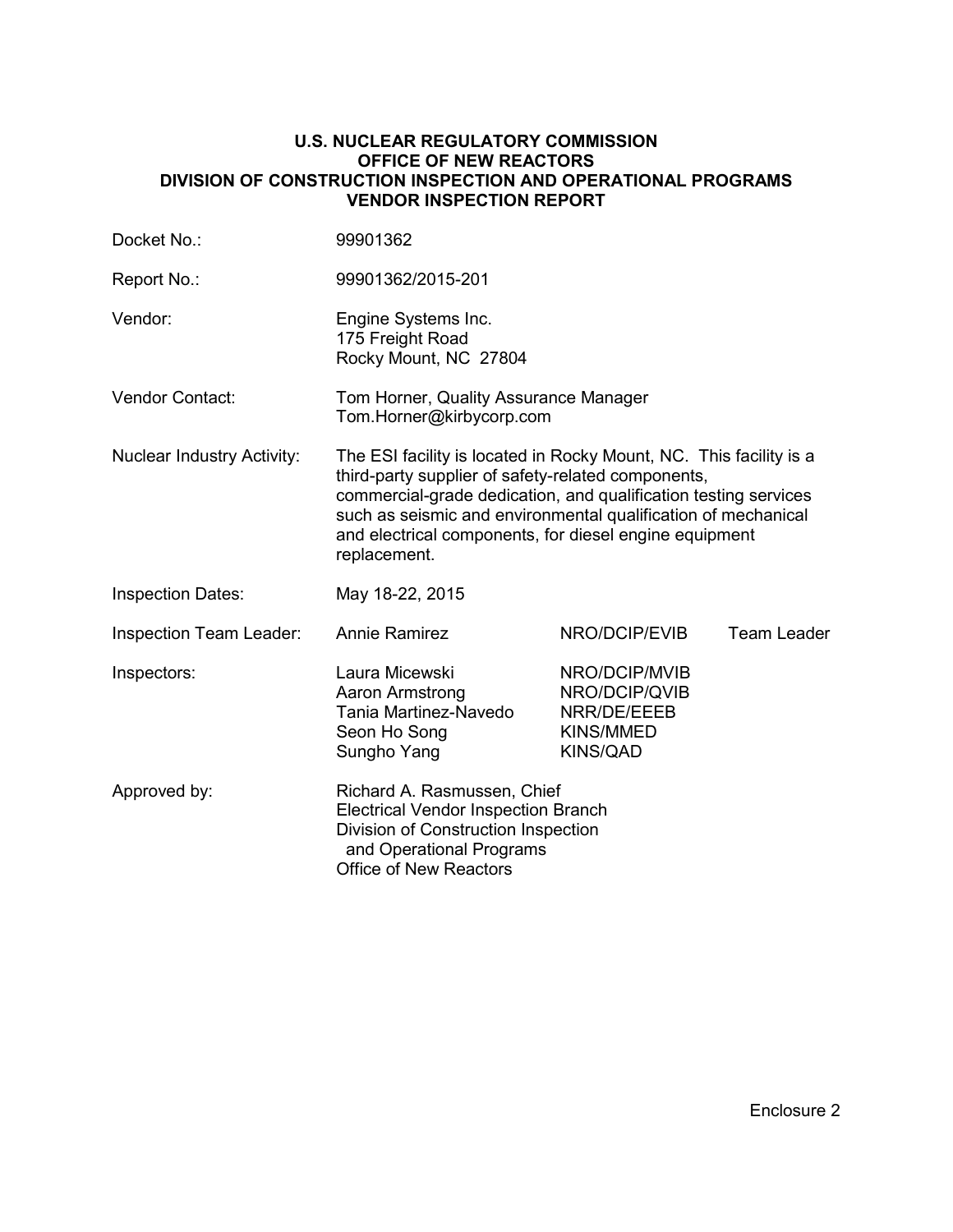# **EXECUTIVE SUMMARY**

Engine Systems Inc. 99901362/2015-201

The U.S. Nuclear Regulatory Commission (NRC) conducted a joint inspection under the Multinational Design Evaluation Programme (MDEP) Protocol VICWG-01 at Engine Systems Inc. (hereafter referred to as ESI) facility located in North Carolina. The NRC inspection team was supplemented with two inspectors from the Korean Institute of Nuclear Safety (KINS). The purpose of the inspection was to verify that ESI implemented an adequate quality assurance (QA) program that complies with the requirements of Appendix B, "Quality Assurance Criteria for Nuclear Power Plants and Fuel Reprocessing Plants," to Title 10 of the *Code of Federal Regulations* (10 CFR) Part 50, "Domestic Licensing of Production and Utilization Facilities," and 10 CFR Part 21, "Reporting of Defects and Noncompliance."

This inspection specifically evaluated ESI's qualification and commercial-grade dedication (CGD) of diesel engine components supplied to U.S. operating reactor plants. The NRC inspection team reviewed the environmental and seismic qualifications of a sample of components and observed testing and CGD activities performed during the inspection. In addition, the inspection team reviewed ESI's nonconformance, corrective action, and 10 CFR Part 21 programs. The NRC conducted this inspection at ESI's facility in Rocky Mount, North Carolina.

The following regulations served as the bases for this NRC inspection:

- Appendix B to 10 CFR Part 50
- 10 CFR Part 21

Inspection procedures (IP) used included IP 43002, "Routine Inspections of Nuclear Vendors," IP 43004, "Inspection of Commercial-Grade Dedication Programs," and IP 36100, "Inspection of 10 CFR Part 21 and Programs for Reporting Defects and Noncompliance."

The information below summarizes the results of this inspection.

### 10 CFR Part 21

The NRC inspection team determined that ESI established a program that appropriately translated the requirements of 10 CFR Part 21 into implementing procedures and, for those activities that the inspectors reviewed, implemented them as required. No findings of significance were identified.

#### Design Control and Qualification

The NRC inspection team determined that ESI established a program that adequately controls procedures for the qualification of Class 1E components to verify compliance with Criterion III, "Design Control," and Criterion XI, "Test Control," of Appendix B to 10 CFR Part 50. No findings of significance were identified.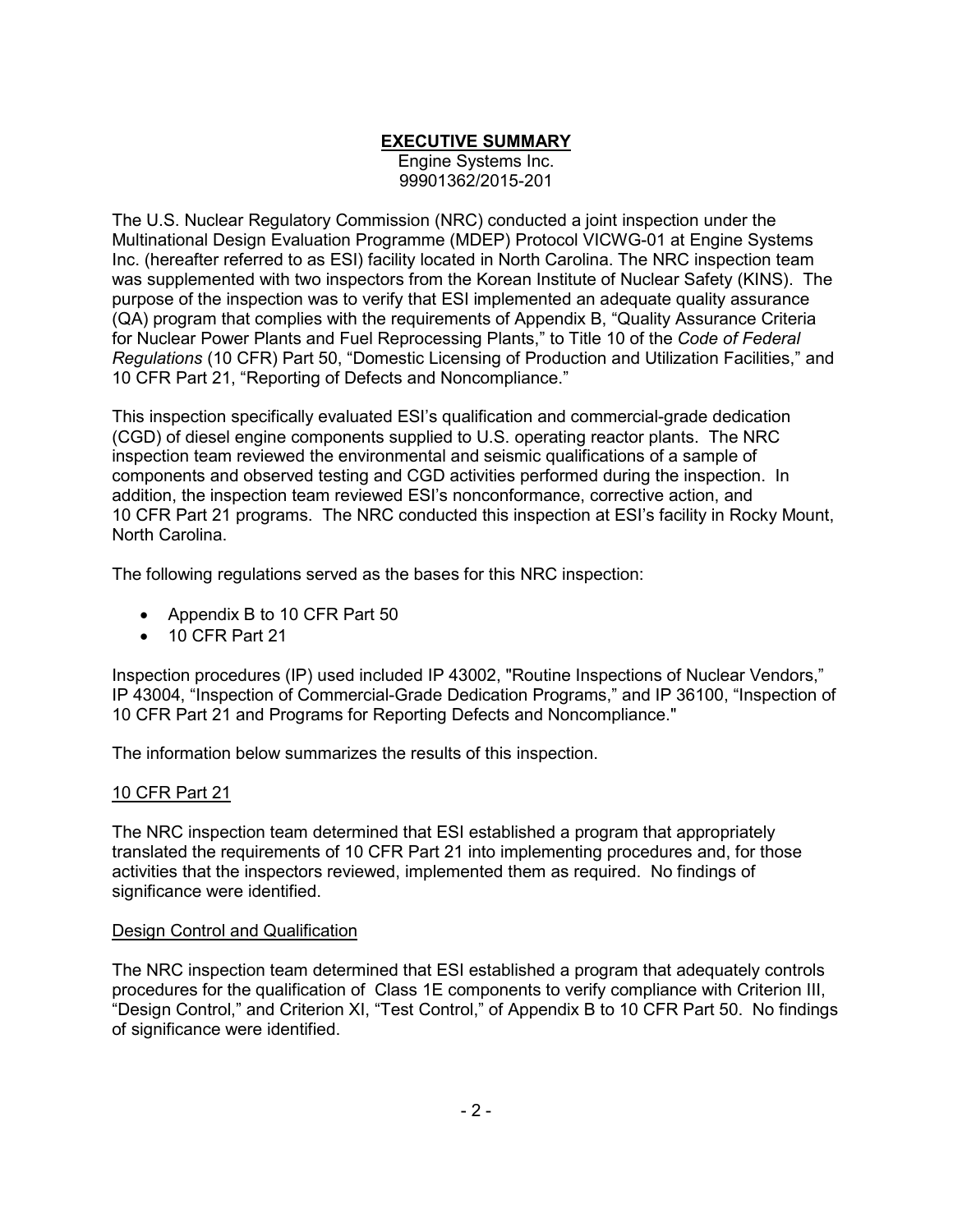### Commercial-Grade Dedication

The NRC inspection team determined that ESI established a program that adequately controls commercial grade dedication in accordance with the regulatory requirements of Criterion III, "Design Control," of Appendix B to 10 CFR Part 50.

#### Oversight of Contracted Activities and Audits

The NRC inspection team determined that ESI did not adequately implement the requirements of Criterion VII "Control of Purchased Material, Equipment, and Services," of Appendix B to 10 CFR Part 50. The NRC issued Nonconformance 99901362/2015-201-01, for ESI's failure to ensure a commercial-grade survey or source verification was performed on a commercial laboratory subcontracted for the four ball wear scar testing services on safety-related grease.

### Measuring and Test Equipment

The NRC inspection team concluded that ESI established a program that adequately controls calibration and use of measuring and test equipment (M&TE) in accordance with the regulatory requirements of Criterion XII, "Control of Measuring and Test Equipment," of Appendix B to 10 CFR Part 50. No findings of significance were identified.

#### Nonconformances and Corrective Actions

The NRC inspection team concluded that ESI established a program that adequately implements the regulatory requirements of Criterion XV, "Nonconforming Materials, Parts, or Components."

The NRC inspection team determined that ESI did not adequately implement the requirements of Criterion XVI, "Corrective Action," of Appendix B to 10 CFR Part 50. The NRC issued Nonconformance 99901362/2015-201-02, for ESI's failure to perform a root cause evaluation on a self-identified significant condition adverse to quality, or implement corrective actions to preclude repetition. Specifically, ESI shipped untested generator brush wire to Tennessee Valley Authority, and then subsequently shipped two voltage regulators to Energy Northwest without completing testing requirements. In addition, ESI did not adequately evaluate the acceptability of material despite the disparity in the results of material testing performed in their own laboratory versus testing performed by an outside contractor.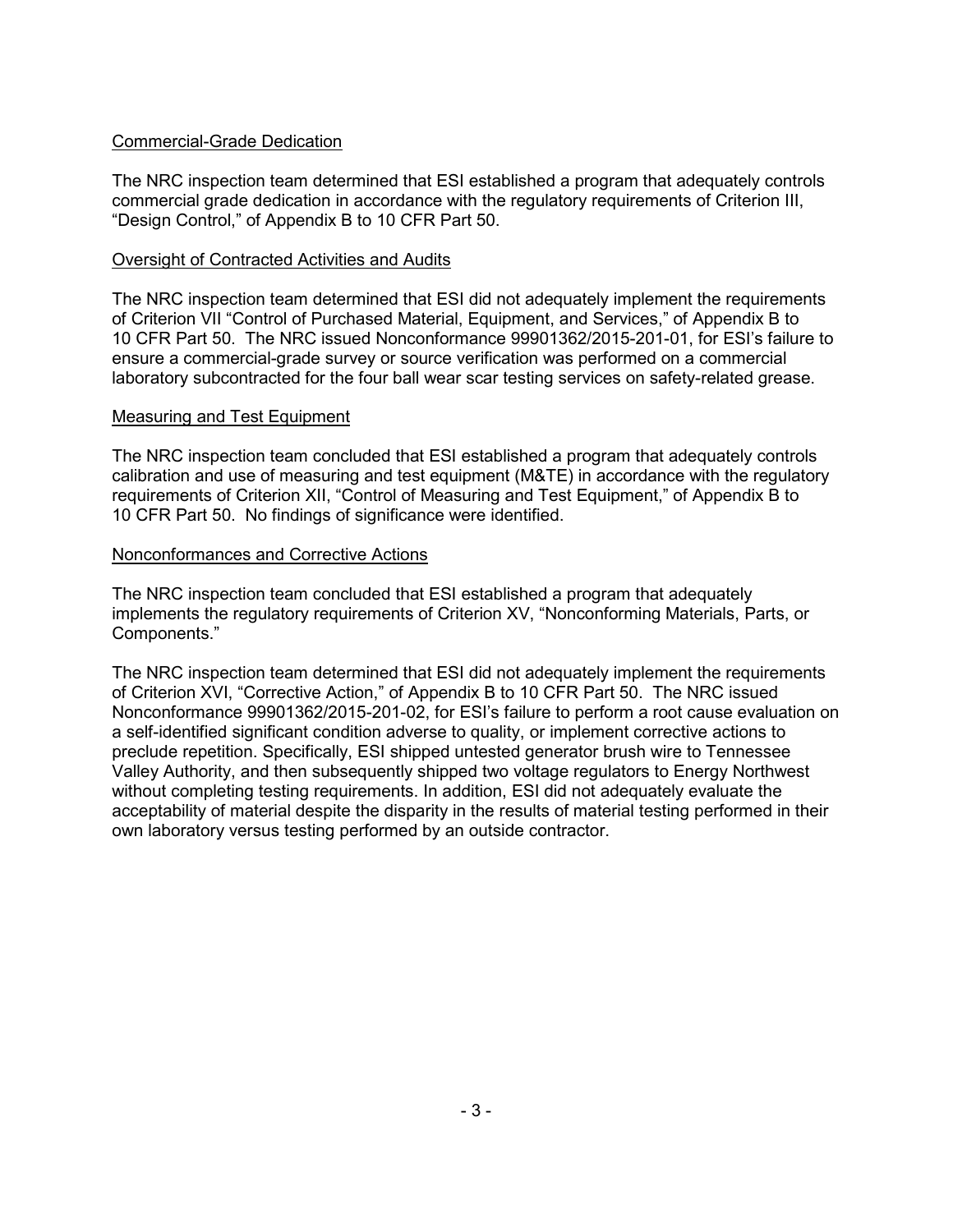# **REPORT DETAILS**

#### **1. 10 CFR Part 21 Program**

#### a. Inspection Scope

The inspectors reviewed ESI's policies and implementing procedures that govern its 10 CFR Part 21 program to verify compliance with the requirements of 10 CFR Part 21. ESI's Quality Assurance Manual (QAM) discussed the high level program requirements and responsibilities of implementing Part 21. The inspectors also interviewed the vendor's QA staff members who are responsible for implementation of the program. The inspection team verified that ESI's nonconformance and corrective action processes provide adequate links to the Part 21 procedure. In addition, the inspectors reviewed a sample of evaluations of deviations to ensure that the correct process was followed. The documents reviewed by the inspectors are included in the attachment to this inspection report.

#### b. Observations and Findings

No findings of significance were identified.

#### c. Conclusions

The NRC inspection team determined that ESI established a program that appropriately translated the requirements of 10 CFR Part 21 into implementing procedures and, for those activities that the inspectors reviewed, implemented them as required. No findings of significance were identified.

### **2. Design Control and Equipment Qualification**

### a. Inspection Scope

The inspectors reviewed ESI's policies and implementing procedures for qualification of Class 1E components to verify compliance with Criterion III, "Design Control," and Criterion XI, "Test Control," of Appendix B to 10 CFR Part 50. The inspectors evaluated a sample of qualification packages to ensure that they were properly performed in accordance with Institute of Electrical and Electronics Engineers (IEEE) standards as required by customer purchase orders (POs). The documents reviewed by the inspectors are included in the attachment to this inspection report.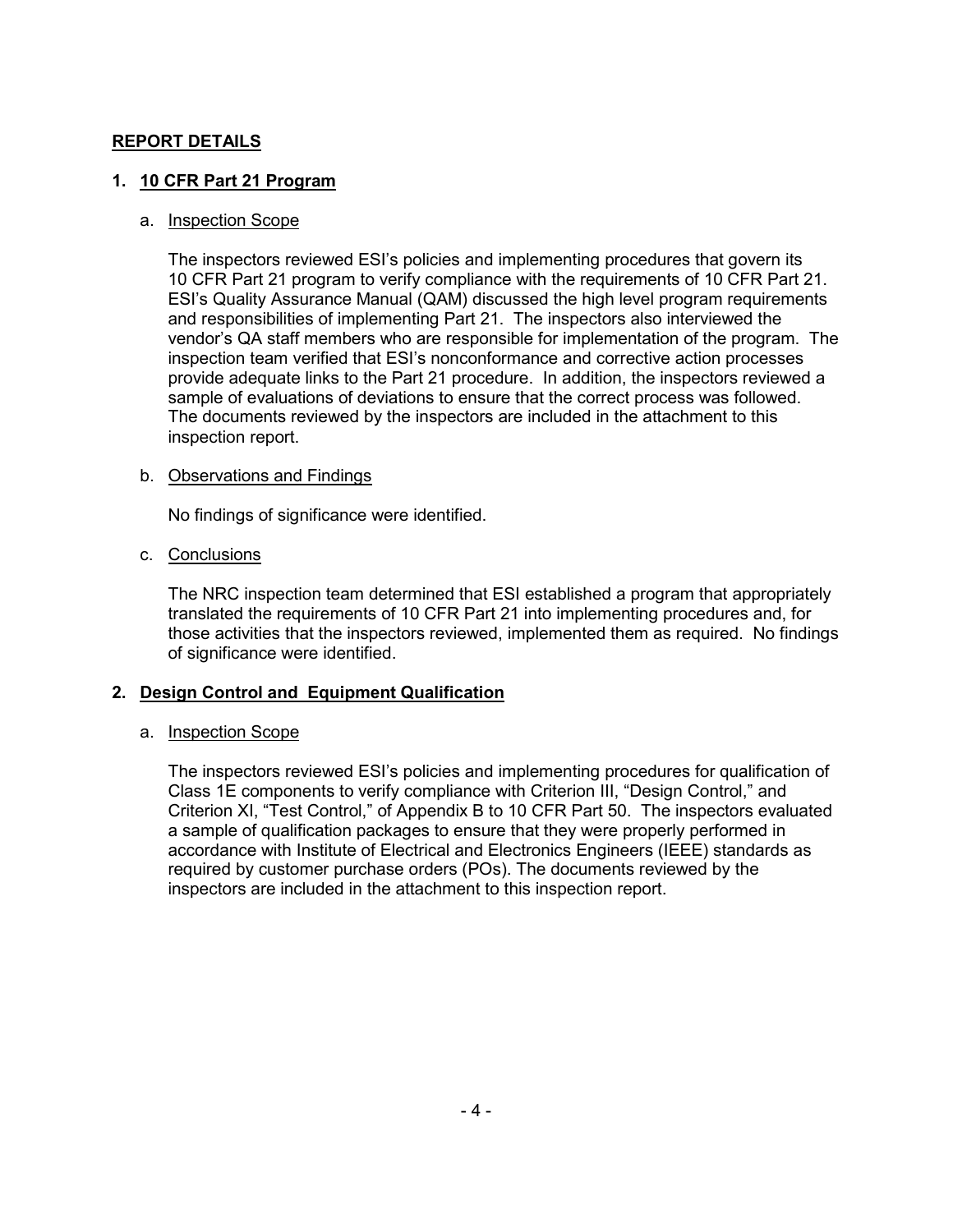### b. Observations and Findings

No findings of significance were identified.

### c. Conclusions

The NRC inspection team determined that ESI established a program that adequately controls procedures for the qualification of Class 1E components to verify compliance with Criterion III, "Design Control," and Criterion XI, "Test Control," of Appendix B to 10 CFR Part 50. No findings of significance were identified.

## **3. Commercial Grade Dedication**

### a. Inspection Scope

The inspectors reviewed ESI's commercial grade dedication (CGD) policies and procedures to verify compliance with Criterion III, "Design Control," of Appendix B to 10 CFR Part 50, which is supported by the CGD definitions in 10 CFR Part 21, including ESI procedure PSP-201, "Dedication of Safety Related Items." The inspectors reviewed completed CGD documentation for a fuel oil transfer pump assembly, replacement parts for an air start motor assembly, a 125 VDC speed switch, and for lubricant used during refurbishments of a GM/EMD Model A20-C2 synchronous generator to verify implementation. The sample of completed documentation included inspection of safety function assessment, failure modes and effects analyses and determination of critical characteristics. The documents reviewed by the inspectors are included in the attachment to this inspection report.

# b. Observations and Findings

No findings of significance were identified.

# c. Conclusions

The NRC inspection team determined that ESI established a program that adequately controls CGD in accordance with the regulatory requirements of Criterion III, "Design Control," of Appendix B to 10 CFR Part 50. No findings of significance were identified.

# **4. Oversight of Contract activities and Audits**

### a. Inspection Scope

The inspectors reviewed ESI's policies and implementing procedures that govern the implementation of its oversight of contracted activities to verify compliance with the requirements of Criterion IV, "Procurement Document Control," Criterion VII, "Control of Purchased Material, Equipment, and Services," and Criterion XVIII, "Audits," of Appendix B to 10 CFR Part 50.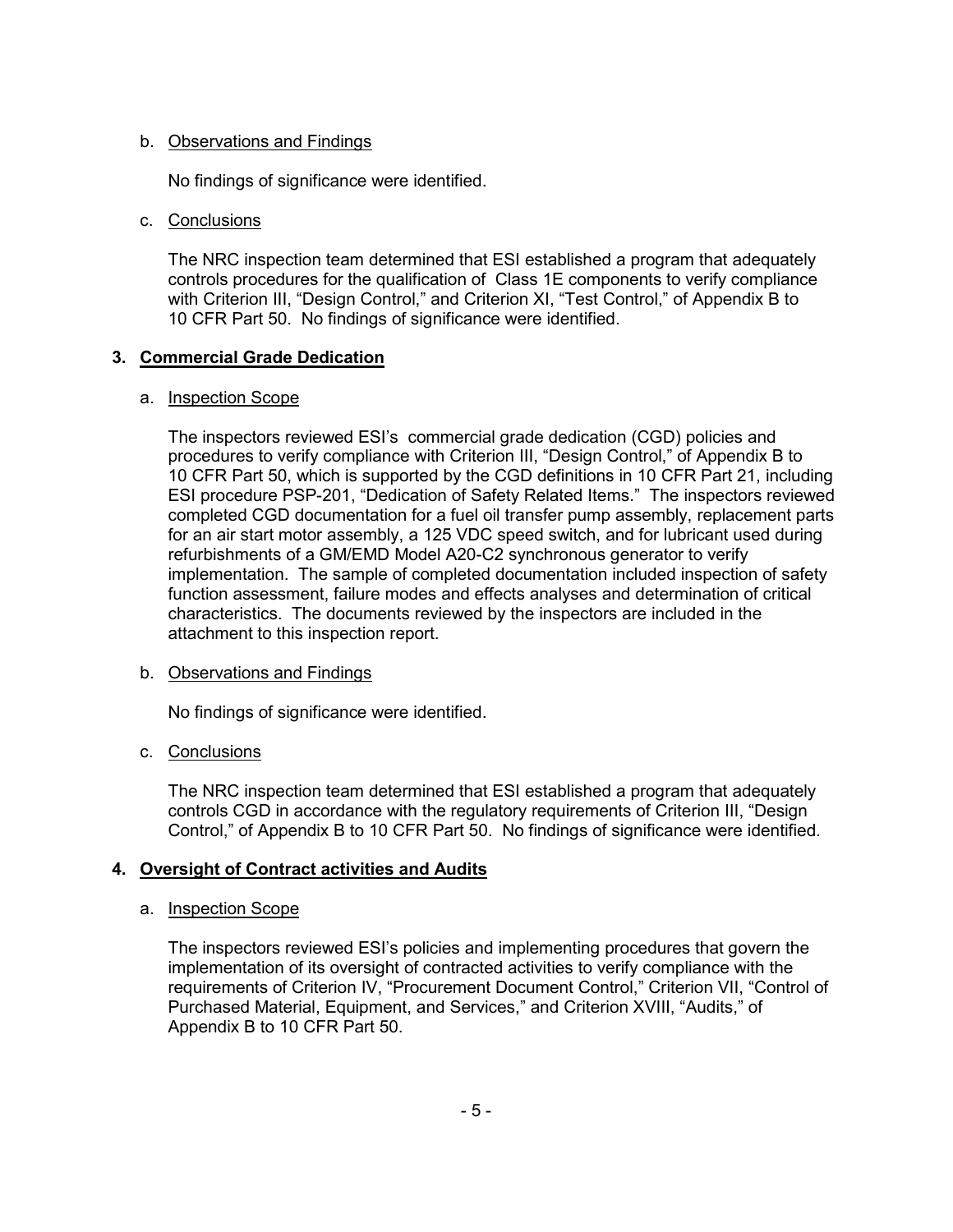The inspectors reviewed a sample of commercial-grade surveys (CGSs) and annual evaluation reports. The inspectors confirmed that CGSs contained sufficient objective evidence of the review and verification of relevant critical characteristics of items and services controlled by the supplier and the invoked PO restrictions. The inspectors also verified a sample of Certified Material Test Reports (CMTRs) and Certificates of Conformance (CoCs) for components, consumables and services. The inspectors confirmed that the CGSs, audits, and annual evaluations are performed in accordance with regulatory requirements.

The inspectors discussed the purchase order (PO) issuance process with ESI personnel and sampled issued PO documentation to verify implementation. The sample of PO documentation included laboratory testing services, EMI/RFI testing services, and components procured commercially as part of CGD. The documents reviewed by the inspectors are included in the attachment to this inspection report.

In addition, the inspectors reviewed a sample of external audits. The inspectors confirmed that the audit reports contained objective evidence of the review of the relevant QA criteria of Appendix B to 10 CFR Part 50. For audits that resulted in findings, the NRC inspection team verified that ESI initiated adequate corrective actions. The documents reviewed by the inspectors are included in the attachment to this inspection report.

#### b. Observations and Findings

The inspectors identified two instances in which ESI did not establish measures to assure that testing services performed by a third party commercial laboratory were adequately dedicated. Specifically, Dedication Report Number D-EMD-8249819-1, for Shell Cyprina RA grease, dated July 3, 2013, stated that critical characteristics for the grease were color, worked cone penetration, dropping point, and four ball wear scar test. The grease is used as packing grease for generator bearings. ESI contracted Hergruth Laboratories, Inc., an audited Appendix B supplier on the Approved Supplier List, for the testing. However, Hergruth does not perform the four ball wear test of grease, and subcontracted this test to a commercial laboratory. Neither Hergruth nor ESI performed a commercial-grade survey or source inspection to ensure that the services procured from the commercial laboratory met the safety-related requirements on the purchase orders. ESI contracted Herguth in two instances:

- On September 2013, ESI sent grease to Hergruth for testing and subsequently used the grease during a refurbishment of an AC synchronous generator for Browns Ferry Nuclear Plant, in accordance with PO 494435 with Tennessee Valley Authority.
- On June 2014, ESI sent grease to Hergruth for testing and subsequently used the grease during a refurbishment of an AC synchronous generator for Surry Power Station, in accordance with PO 70269337 with Dominion Virginia Power.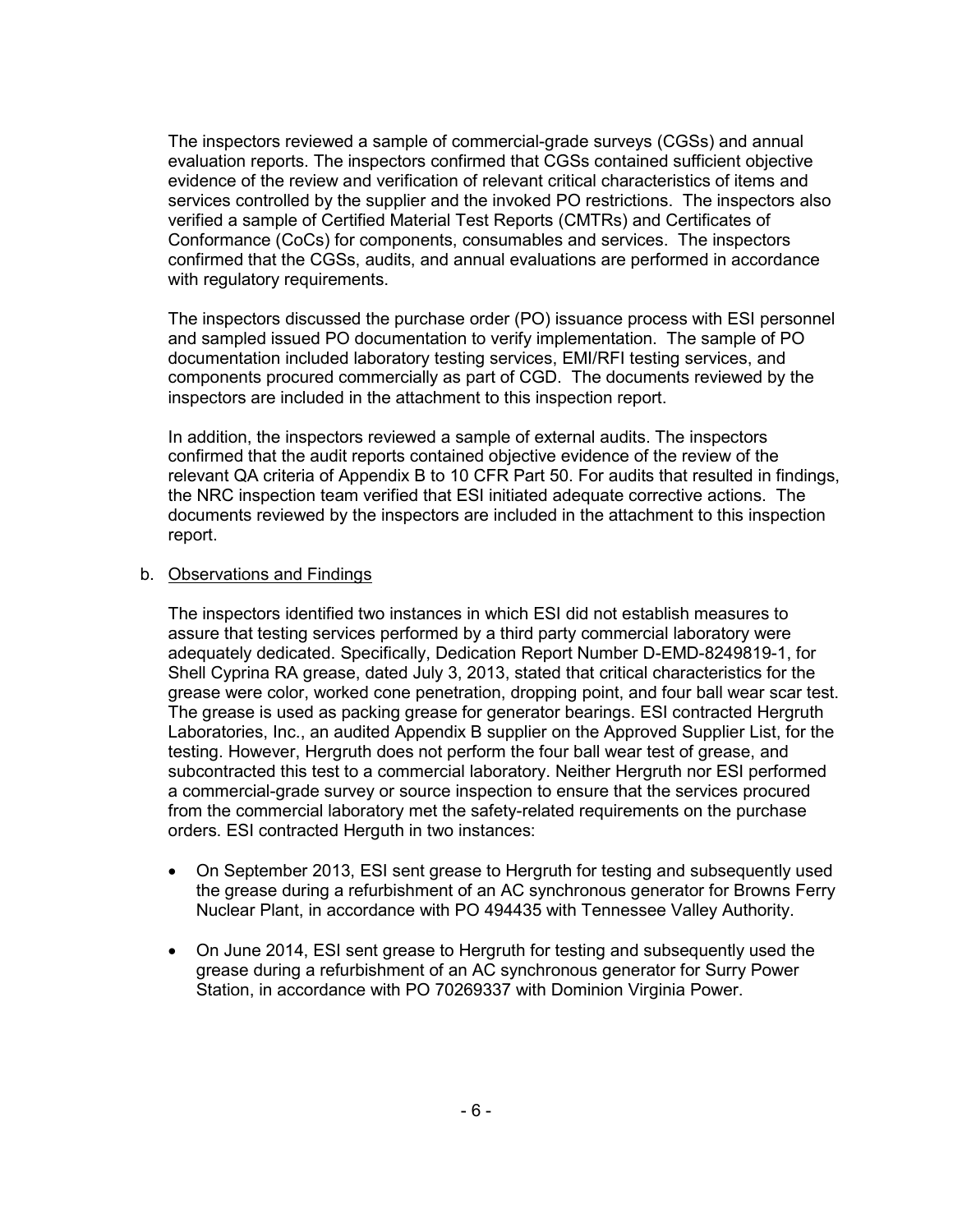## c. Conclusions

The NRC inspection team determined that ESI did not adequately implement the requirements of Criterion VII, "Control of Purchased Material, Equipment, and Services," of Appendix B to 10 CFR Part 50. The NRC inspection team issued Nonconformance 99901362/2015-201-01 for ESI's failure to ensure a commercial-grade survey or source verification was performed on a commercial laboratory subcontracted for the four ball wear test testing services on safety-related grease.

# **5. Measuring and Test Equipment (M&TE)**

## a. Inspection Scope

The inspectors reviewed ESI's M&TE policies and implementing procedures to verify compliance with Criterion XII, "Control of Measuring and Test Equipment," of Appendix B to 10 CFR Part 50. The inspectors verified the implementation of M&TE control through direct observation of inspection activities of ESI personnel and review of certificates of calibration for a sample of M&TE. In addition, the NRC inspectors evaluated a sample of M&TE associated with the dedication testing for pressure boundary integrity of hoses and functional testing for digital controllers. Furthermore, the inspectors observed Fourier Transform Infrared spectroscopy (FTIR) analyses for the insulation of hoses. The inspectors sampled instruments used during testing to ensure that they were calibrated and appropriate for the range of operation for each described activity. The documents reviewed by the inspectors are included in the attachment to this inspection report.

# b. Observations and Findings

No findings of significance were identified.

# c. Conclusions

The NRC inspection team concluded that ESI established a program that adequately controls calibration and use of M&TE in accordance with the regulatory requirements of Criterion XII, "Control of Measuring and Test Equipment," of Appendix B to 10 CFR Part 50. No findings of significance were identified.

# **6. Nonconformance and Corrective Action**

### a. Inspection Scope

The inspectors reviewed ESI's policies and procedures governing the implementation of nonconforming components and corrective actions to verify compliance with Criterion XV, "Nonconforming Materials, Parts, or Components," and Criterion XVI, "Corrective Action," of Appendix B to 10 CFR Part 50. The inspectors reviewed ESI's documented conditions adverse to quality, such as corrective action reports, to verify actions to resolve the identified conditions were implemented in a timely matter. In addition, the inspectors reviewed nonconformance report justifications to verify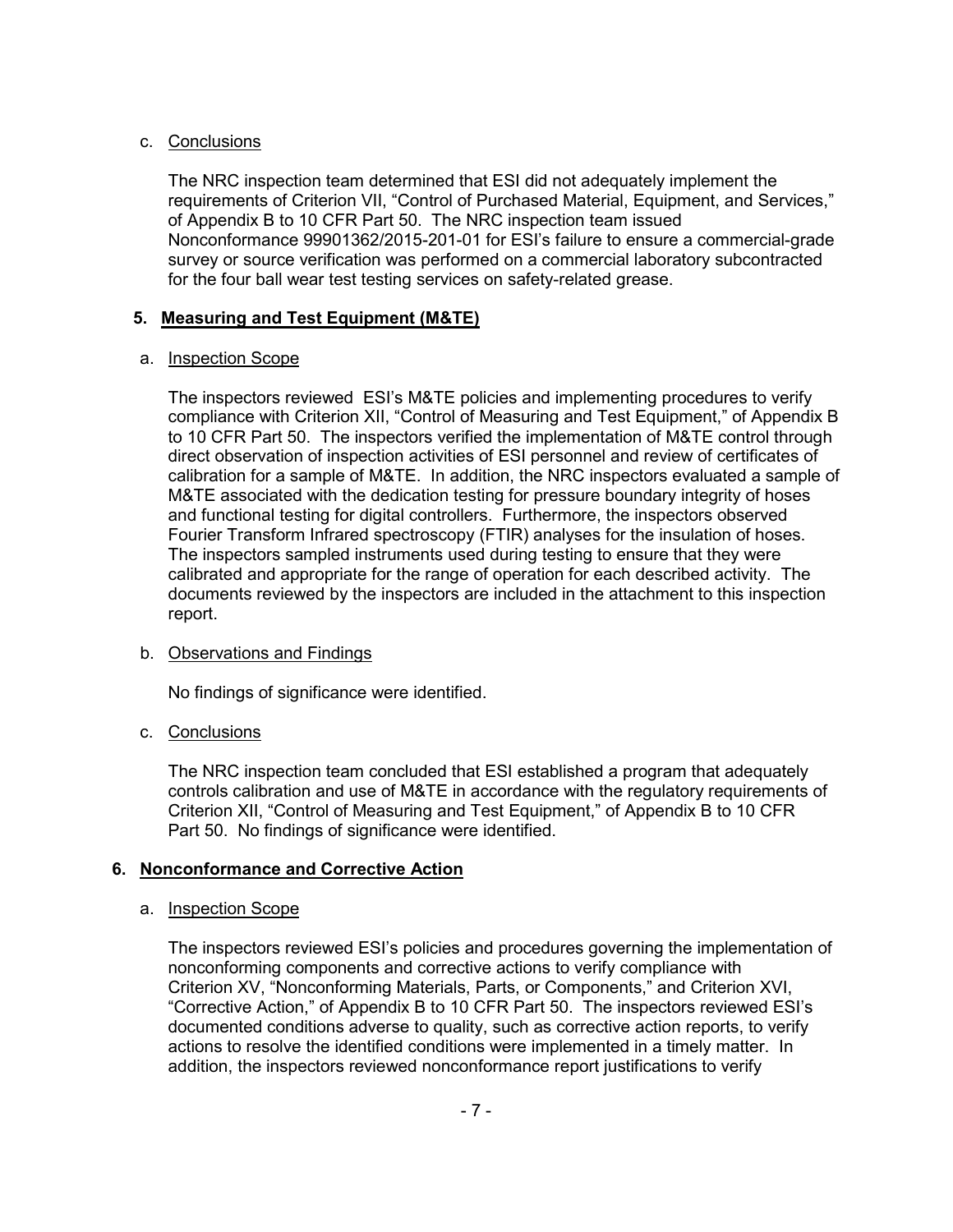appropriate disposition of items. The inspectors also conducted several interviews of ESI's management and technical staff regarding the evaluation of nonconforming components and corrective actions. The inspectors verified that ESI's nonconformance and corrective action processes provides guidance to evaluate issues for reportability under ESI's 10 CFR Part 21 program. The documents reviewed by the inspectors are included in the attachment to this inspection report.

#### b. Observations and Findings

#### Incomplete testing

The inspectors reviewed ESI's Quality Control Procedures (QCP)-30, "Control of Nonconforming Conditions and Corrective Actions and 10 CFR 21 Reportable Conditions." Procedure QCP-30 identifies, controls, documents, and resolves conditions or items, that do not conform to specified requirements. QCP-30 ensure that significant conditions adverse to quality are promptly identified and corrected. QCP-30, Section 6.6 requires Corrective Action Reports (CARs) to be classified as either Level I or Level II. Significant conditions adverse to quality are classified as Level I. Level I CARs require a root cause evaluation, and the evaluation must be a separate document that includes the problem statement, the extent of condition, collection and investigation of data, sequencing of events and identification of the root cause.

The inspectors reviewed a sample of CARs and Non-Conformance Reports (NCR). During the review, the NRC inspection team noted that CAR # 2014-14, dated April 22, 2014, was a Level I (significant condition adverse to quality) CAR. CAR # 2014-14 identified that the Tennessee Valley Authority (TVA) Purchase PO 8002012 for a generator was certified and shipped on September 26, 2013, without the completion of material testing on the generator brush wires. ESI identified the condition and tested the generator brush wires on November 19, 2013. The results of the testing were acceptable and the condition had no effect on the shipped product. The CAR was closed without any further evaluation or extent of condition evaluation. The NRC inspectors requested the root cause evaluation for CAR # 2014-14, but ESI had not performed a root cause evaluation as prescribed in QCP-30, Section 6.6. ESI and the NRC inspection team discussed the potential for shipment of other products without completion of testing requirements. Subsequently, the inspectors noted that in March 2015, ESI shipped Energy Northwest PO 00337942 to Columbia Generating Station without the completion of required testing specified on the purchase order. The purchase order required that two voltage regulators be bench tested and that at least one of the units be tested on an actual engine prior to shipment. ESI failed to ensure that the voltage regulator testing was completed prior to shipment and issued a certificate of conformance stating that all the testing specified on the purchase order was completed. The failure to evaluate and correct the cause of CAR#2014-14 is one example of inadequate corrective action and is citied in nonconformance 99901362/2015-201-02.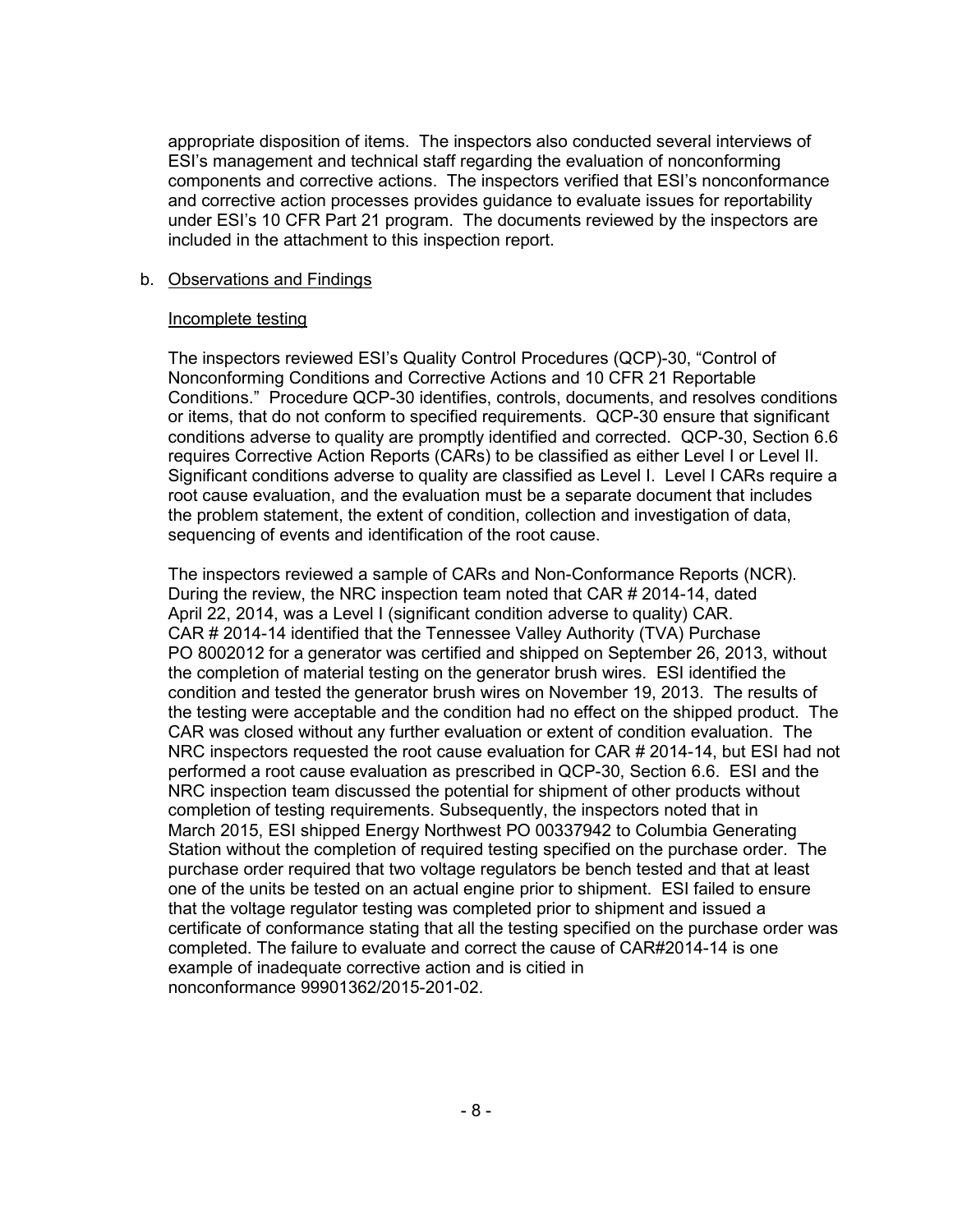### Nonconforming carbon content

The inspectors reviewed the dedication report for the replacement air start motor spring seat. The dedication report included the material composition for a spring seat used in an air start motor as a critical characteristic. The dedication report specified that the spring seat carbon percentage to be within a range of 0.6-1.0% per original equipment manufacturer (OEM) design specifications. Once ESI received the air start motor a technician performed a material evaluation on the seat at ESI's material laboratory. The material analyses performed by ESI's on-site laboratory yielded low out-of-specification results. The same sample was sent to a contracted laboratory for testing and tested high out-of-specification (1.1%). On May 15, 2015, the ESI engineering staff wrote on the Chemical Test Report, "Results acceptable. Though carbon was slightly high (0.1%), all other elements were correct. Furthermore, the density was within specified range (one of the only physical verifications). Material meets specification." However, ESI did not evaluate the disparity between their own laboratory results and the contracted laboratory results as a nonconformity, and thus did not evaluate or justify the reliability and accuracy of their own laboratory equipment, test procedures, or sample preparation procedures. In addition, ESI failed to consider the effects of out-of specification (low or high) carbon percentage on the properties of the alloy, or how a failure of the spring seat would impact the ability of the air start motor to perform its safety-related function. The failure to evaluate the disparity in the results of material testing performed in their own laboratory versus testing performed by an outside contractor, plus the failure to adequately evaluate the basis for accepting the material constitutes a second example of inadequate corrective action and is citied in nonconformance 99901362/2015-201-02.

c. Conclusions

The NRC inspection team concluded that ESI established a program that adequately implements the regulatory requirements of Criterion XV, "Nonconforming Materials, Parts, or Components."

The NRC inspection team determined that ESI did not adequately implement the requirements of Criterion XVI, "Corrective Action," in Appendix B to 10 CFR Part 50. The NRC issued Nonconformance 99901362/2015-201-02, for ESI's failure to perform a root cause evaluation on a self-identified significant condition adverse to quality or implement adequate corrective actions to preclude repetition. Specifically, ESI shipped untested generator brush wires to Tennessee Valley Authority, then subsequently shipped two voltage regulators without completing testing requirements to Energy Northwest Columbia Generating Station. In addition, ESI did not adequately evaluate the acceptability of the material despite the disparity in the results of material testing performed in their own laboratory versus testing performed by an outside contractor.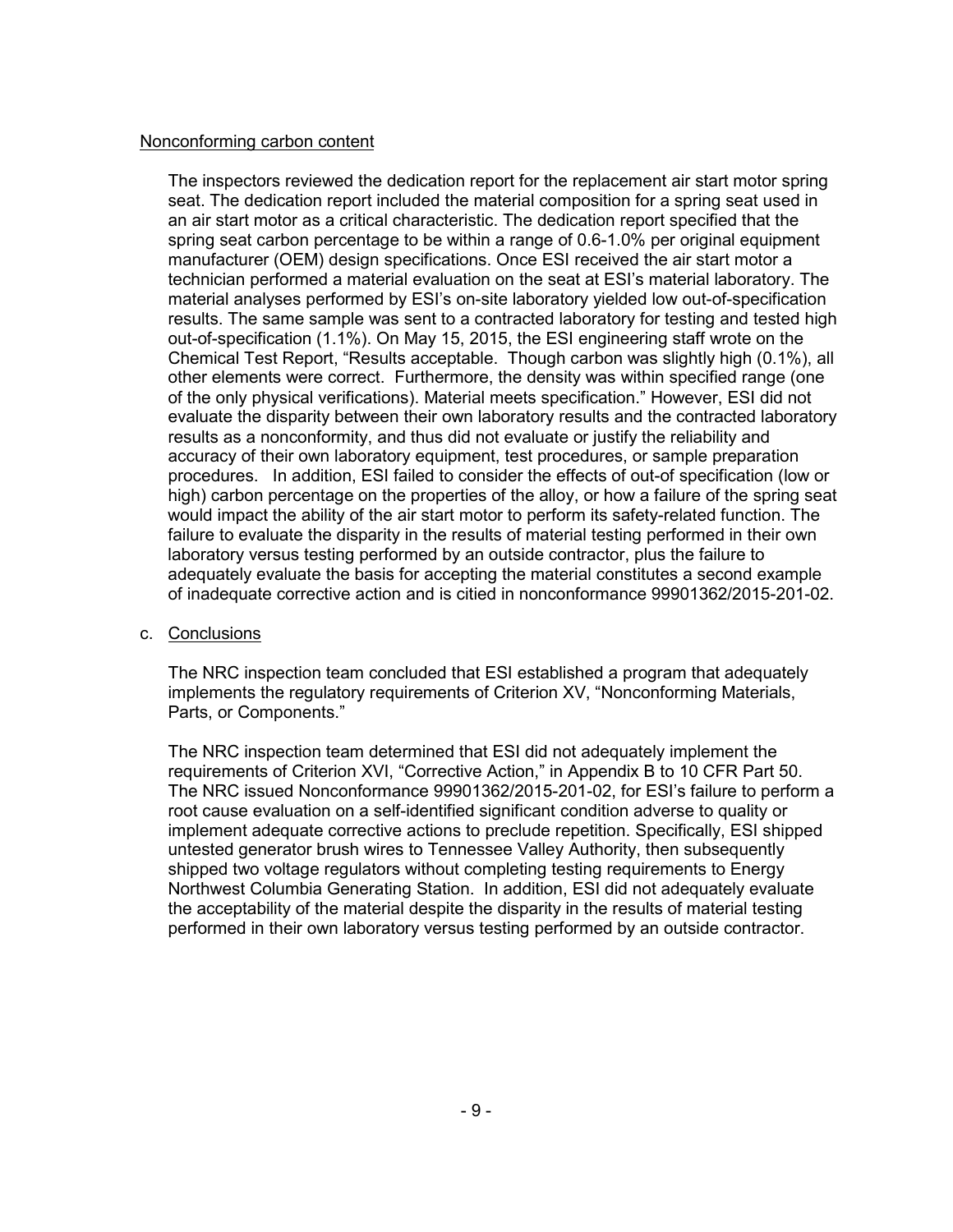# **7. Entrance and Exit Meetings**

On May 18, 2015, the NRC inspection team presented the inspection scope during an entrance meeting with ESI personnel including Tom Horner. On May 22, 2015, the inspectors presented the inspection results during an exit meeting with ESI personnel including John Manno, Vice President of ESI.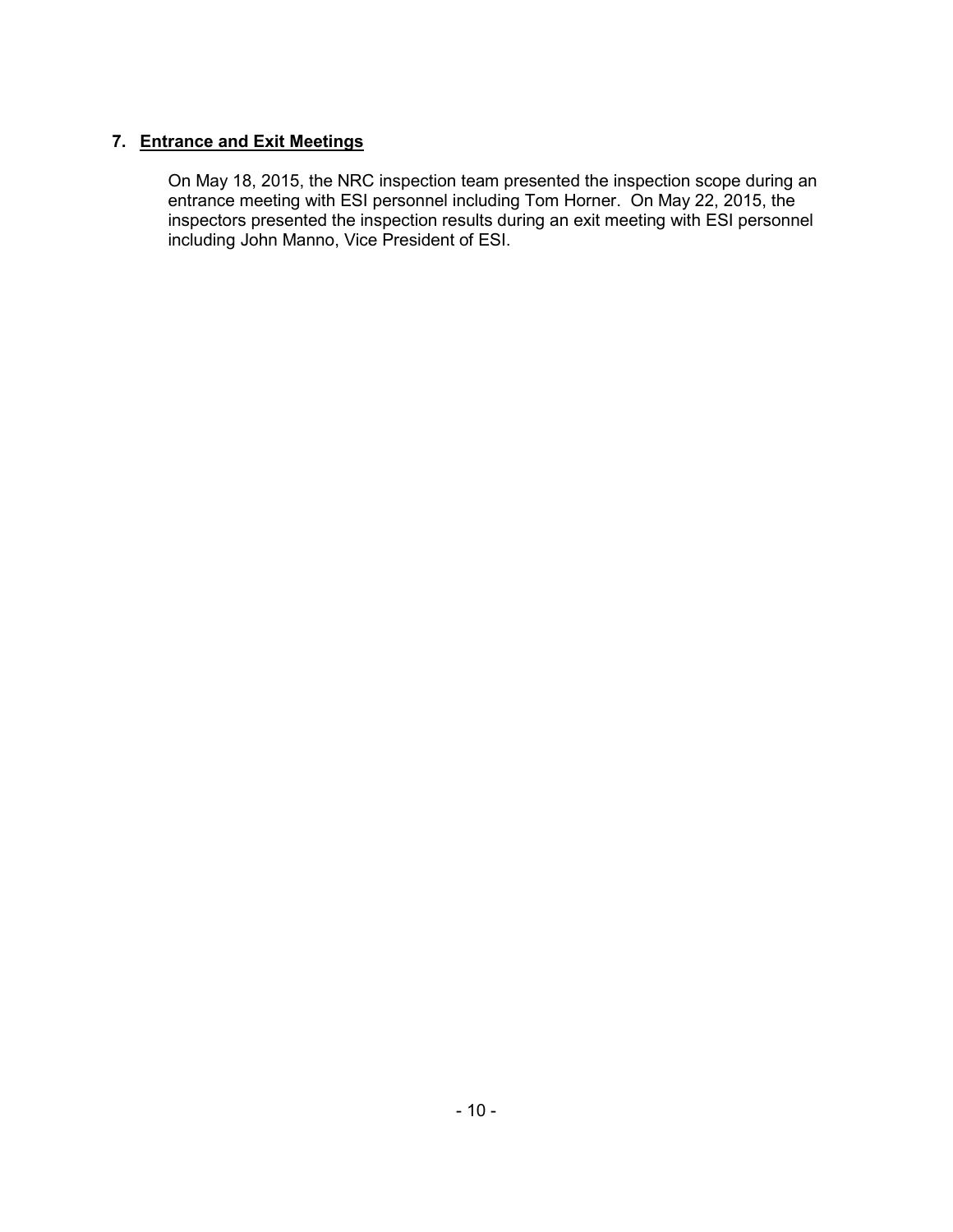# **ATTACHMENT**

# **1. PERSONS CONTACTED AND NRC STAFF INVOLVED:**

| <b>Name</b>               | <b>Title</b>                             | <b>Affiliation</b> | <b>Entrance</b> | <b>Exit</b> | Interviewed  |
|---------------------------|------------------------------------------|--------------------|-----------------|-------------|--------------|
| Tom Horner                | <b>Quality Assurance</b><br>Manager      | <b>ESI</b>         | X               |             | X            |
| <b>Michael Thiel</b>      | <b>Operations Manager</b>                | <b>ESI</b>         | X               | X           | X.           |
| Dan Roberts               | <b>Sales Support</b><br>Engineer         | <b>ESI</b>         | X               | X           | X            |
| Jack Murray               | Service Manager                          | <b>ESI</b>         | X               | X           | $\mathsf{X}$ |
| <b>Nick Kerr</b>          | <b>Dedication Engineer</b><br>Supervisor | <b>ESI</b>         | X               | X           | X            |
| Darryl Hartley            | <b>Customer Service</b><br>Manager       | <b>ESI</b>         | X               | X           |              |
| Chis Payne                | <b>Production Manager</b>                | <b>ESI</b>         | X               | X           | $\mathsf{X}$ |
| <b>Greg Winstead</b>      | <b>Materials Manager</b>                 | <b>ESI</b>         | X               | X           |              |
| John Kriesel              | <b>Engineering Manager</b>               | <b>ESI</b>         | X               | X           | X            |
| Anoy Pate                 | <b>Quality Engineer</b>                  | <b>ESI</b>         | X               | X           |              |
| Seth Topps                | <b>Quality Engineer</b>                  | <b>ESI</b>         | X               | X           | X            |
| Kevin Broussard           | <b>Quality Engineer</b>                  | <b>ESI</b>         | X               | $\sf X$     | $\mathsf{X}$ |
| John Manno                | <b>Vice President</b>                    | <b>ESI</b>         |                 | X           |              |
| <b>Annie Ramirez</b>      | <b>Inspection Team</b><br>Leader         | <b>NRC</b>         | X               | X           |              |
| Aaron Armstrong           | <b>Inspection Team</b><br>Member         | <b>NRC</b>         | X               | $\sf X$     |              |
| Tania Martinez-<br>Navedo | <b>Inspection Team</b><br>Member         | <b>NRC</b>         | X               | $\sf X$     |              |
| Laura Micewski            | <b>Inspection Team</b><br>Member         | <b>NRC</b>         | $\sf X$         | $\sf X$     |              |
| Sung Ho Yang              | Inspector                                | <b>KINS</b>        | X               | X           |              |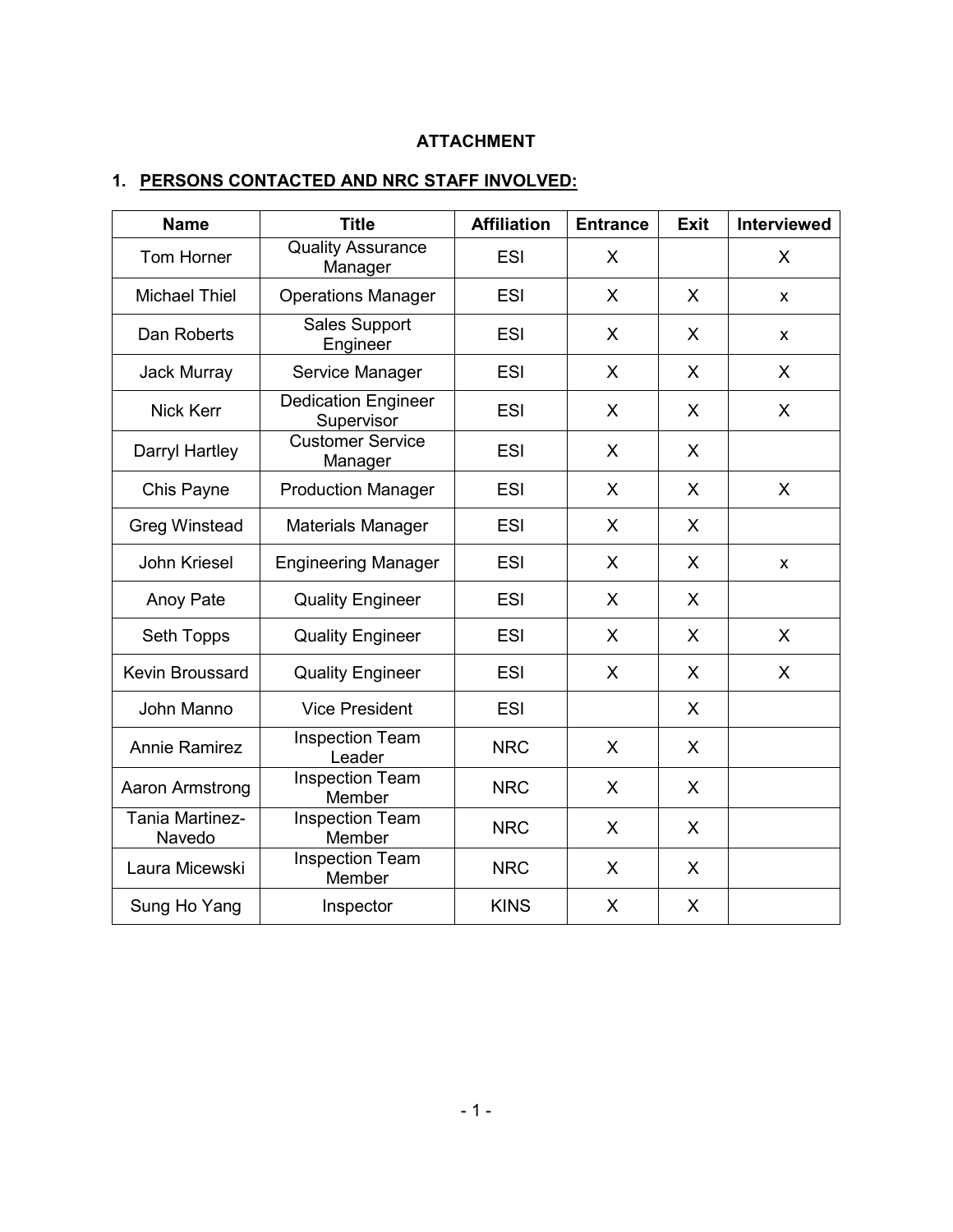| Seon Ho Song          | Inspector                  | <b>KINS</b> | Х |  |
|-----------------------|----------------------------|-------------|---|--|
| <b>Brian Byron</b>    | Technician                 | <b>ESI</b>  |   |  |
| Stephen Oskeria       | <b>Dedication Engineer</b> | <b>ESI</b>  |   |  |
| <b>Scott Anderson</b> | Technician                 | <b>ESI</b>  |   |  |
| Damon Cooper          | Technician                 | <b>ESI</b>  |   |  |

## **2. INSPECTION PROCEDURES USED:**

IP 43002, "Routine Inspections of Nuclear Vendors"

IP 43004, "Inspection of Commercial-Grade Dedication Programs"

IP 36100, "Inspection of 10 CFR Part 21 and Programs for Reporting Defects and Noncompliance"

## **3. ITEMS OPENED, CLOSED, AND DISCUSSED:**

| Item Number          | Status      | Type       | Description   |
|----------------------|-------------|------------|---------------|
| 99901362/2015-201-01 | <b>OPFN</b> | <b>NON</b> | Criterion VII |
| 99901362/2015-201-02 | <b>OPFN</b> | <b>NON</b> | Criterion XVI |

# **4. DOCUMENTS REVIEWED:**

### Procedures

- ESI Quality Assurance Manual, 5th Edition, Revision 0, dated July 13, 2007
- Quality Assurance Procedures (QAP) -100, Management Responsibilities, Revision 5 April 7, 2015.
- QAP-701 Preparation of the Inspection and test procedure, Revision 5, dated October 23, 2000.
- QCP-600 Measuring and Test Equipment Control Revision 26, dated April 6, 2015.
- SCP-500 XRF Operation and prevention of Potential radiation exposure, Revision 0, dated February 15, 2011.
- PSP-303 In house Material Testing, Revision 7, dated January 25, 2012.
- PSP-304 In house seismic and environmental testing, Revision 3, August 22, 2001.
- PSP-204 Equipment Qualification Training Plan, Revision 2, August 5, 2002.
- QCP-30, "Control of Nonconforming Conditions and Corrective Actions and 10 CFR Part 21 Reportable Conditions," Revision 24, dated April 9, 2015.
- EP-813, "Control and Distribution 10CFR21 Reportable Defects Reporting," Revision 5, dated February 15, 2010.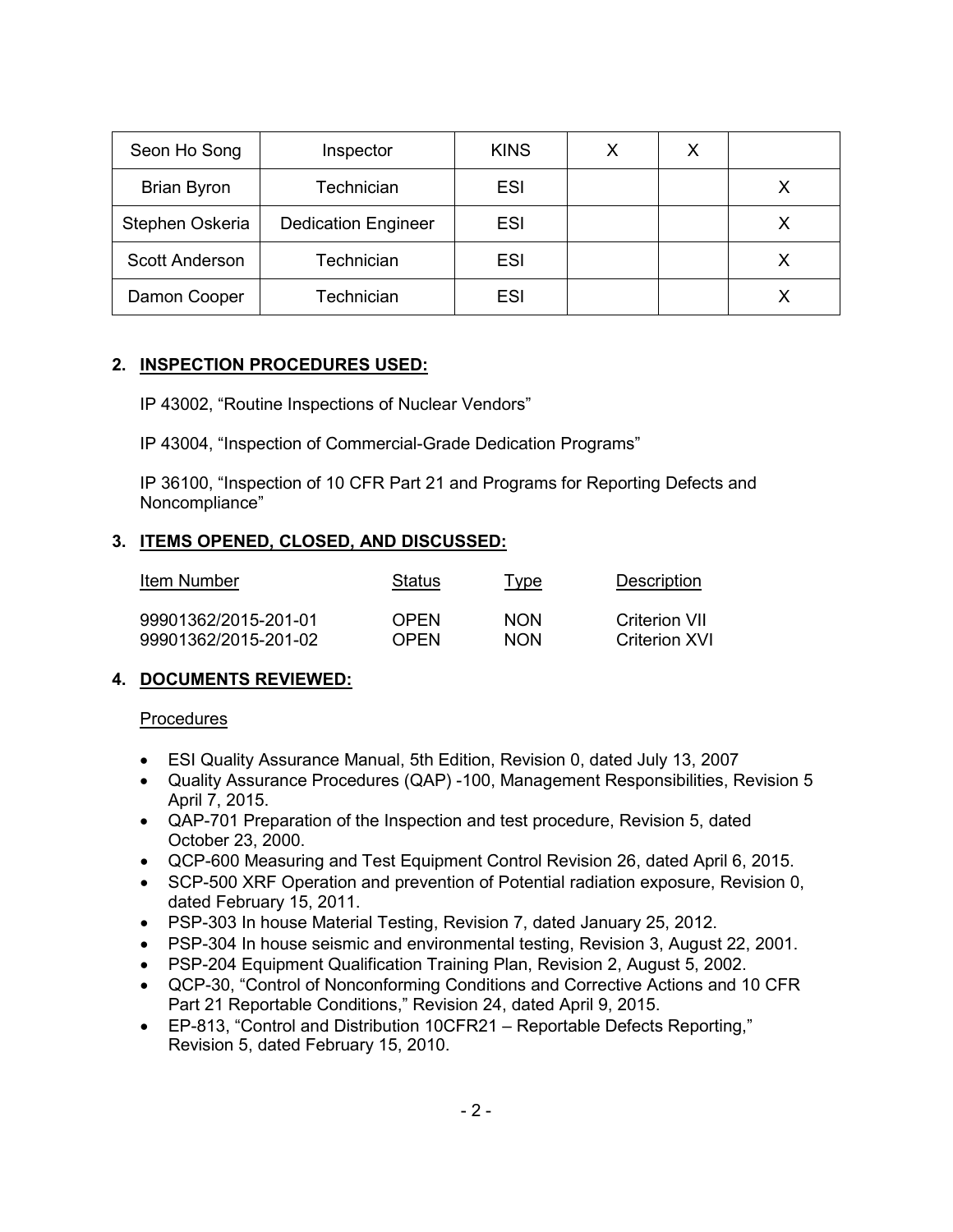- PSP-113, "Packing and Shipping of Material, Parts and Components," Revision 3, dated January 22, 2004.
- PSP-201, "Dedication of Safety Related Items," Revision 18, dated March 23, 2015.
- TP-ESI506100, "Functional Test Procedure for Fuel Transfer Pump/Motor Assembly," revision 1, dated March 16, 2015.
- PCP-201, "Procurement Document Preparation and Processing, revision 24, dated January 7, 2011.
- PSP-202, "Processing Nuclear Replacement Parts Orders," Revision 18, dated August 23, 2010.
- QAP-302, Management Review, Revision 6, dated March 31, 2014.
- QCP-700, Quality Assurance Records, Revision 9, dated March 3, 2010.
- EP-201, "Design Control," Revision 3, dated March 14, 2012
- EP-203, "Design Verification," Revision 3, dated November 11, 2011
- EP-801, "Drawing/Document Control," Revision 11, dated October 10, 2012
- PSP-201, "Dedication of Safety Related Items," Revision 18, March 23, 2015
- PSP-303, "In-house Material Testing," Revision 7, January 25, 2012

#### Nonconformance Reports (NCRs) and Corrective Action Reports (CARs)

- NCR# 8570 dated September 5, 2014 \*Closed
- NCR# 8828 dated January 28, 2015 \* Closed
- NCR#8841 dated February 2, 2015 \* Closed
- NCR# 8850 dated February 4, 2015 \* Closed
- NCR#9025, dated April 28, 2015.
- NCR#9022, dated May 11, 2015.
- NCR#8916, dated March 3, 2015.
- NCR#8937, dated March 9, 2015.
- NCR#9024, dated April 28, 2015.
- NCR#9003, dated April 20, 2015.
- NCR#8995, dated April 14, 2015.
- NCR#8954, dated March 17, 2015.
- NCR#8936, dated March 9, 2015.
- NCR#8919, dated March 3, 2015.
- NCR#8912, dated March 2, 2015.
- NCR#8907, dated February 27, 2015.
- NCR#8882, dated February 19, 2015.
- NCR#8875, dated February 19, 2015.
- NCR#8969, dated March 25, 2015.
- NCR#9013, dated April 23, 2015.
- NCR#9020, dated April 28, 2015.
- NCR#9025, dated April 28, 2015.
- NCR#9047, dated May 11, 2015.
- NCR#7098, dated April 28, 2015.
- NCR#8702, dated November 18, 2014.
- NCR#8955, dated March 18, 2015.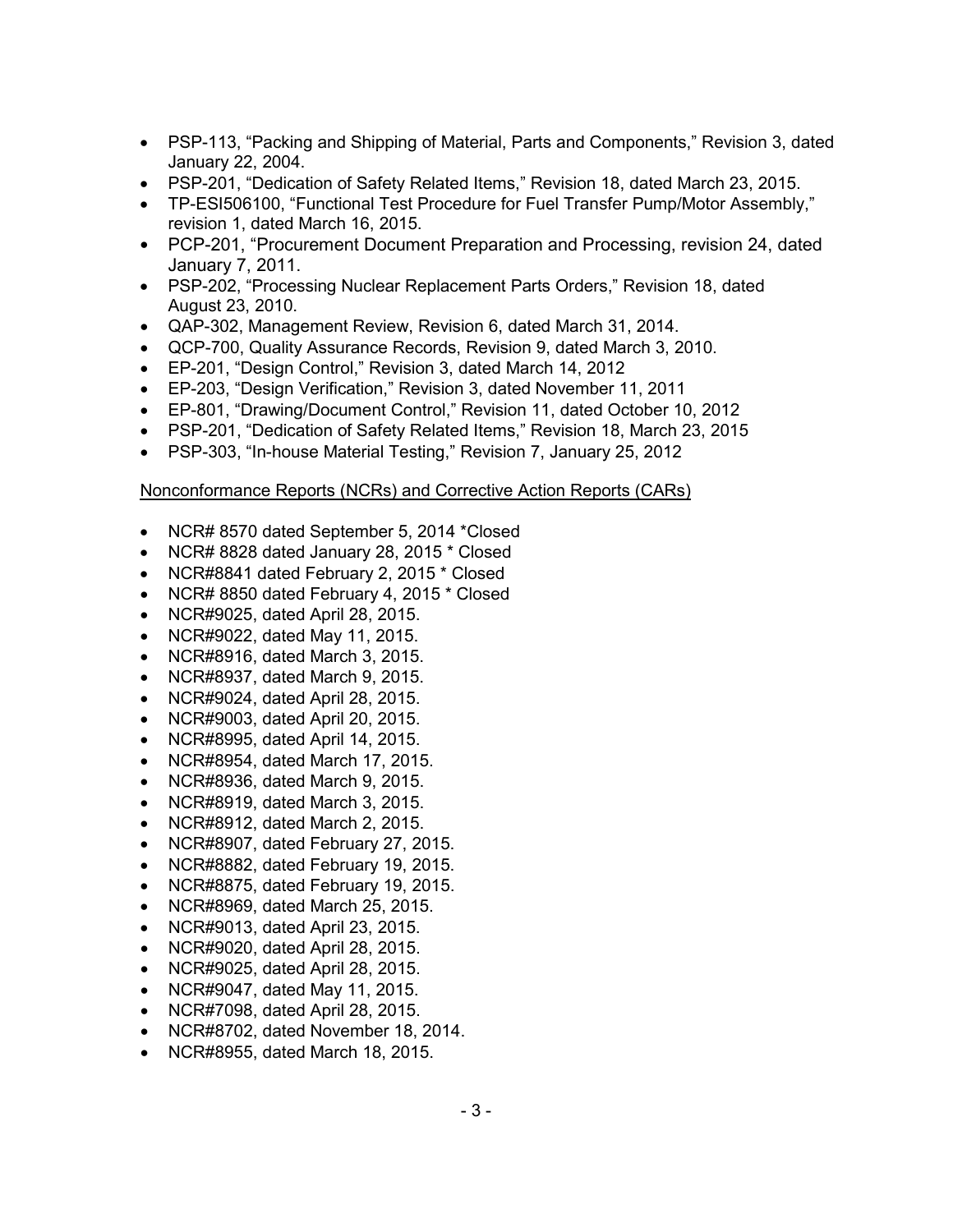- NCR#8983, dated April 3, 2015.
- NCR#9047, dated May 11, 2015.
- NCR#9048, dated May 11, 2015.
- NCR#9049, dated May 12, 2015.
- NCR#9050, dated May 12, 2015.
- CAR#2012-23, dated October 3, 2012.
- CAR#2013-06, dated March 29, 2013.
- CAR#2013-07, dated April 9, 2013.
- CAR#2013-18, dated October 29, 2013.
- CAR#2013-04, dated February 22, 2013.
- CAR#2013-07, dated April 9, 2013.
- CAR#2013-14, dated July 26, 2013.
- CAR#2014-01, dated February 10, 2014.
- CAR#2014-02, dated February 12, 2014.
- CAR#2014-04, dated April 22, 2014.
- CAR#2014-06, dated June 5, 2014.
- CAR#2014-14, dated September 10, 2014.
- CAR#2014-17, dated April 28, 2014.
- CAR#2015-01, dated January 16, 2015.
- CAR#2015-03, dated February 19, 2015.
- CAR#2015-08, dated March 30, 2015.
- CAR# 2015-20, dated May 21, 2015 (Open)

### Commercial Grade Dedication Packages

- Dedication Report GEN-HAN-84114 75RR-1, Rev 0 (undated)
- Dedication Report GEN-HAN-8002204-1, Rev. 0 (undated)
- Dedication Report PA-ESI-ESI506100-1, for Fuel Transfer Pump Assembly P/N ESI506100, dated March 25, 2015
- Dedication Report D-EMD-8466066-1, for Air Start Motor Piston Ring EMD P/N 8466066, revision 2, dated February 15, 2012
- Dedication Report GA-WOOD-GOV-RR-1, for Woodward Governor Assembly, revision 3, dated May 27, 2010
- Specification Number MPS-2172 from Xcel Energy to ESI, "Specification for the Procurement of Emergency Diesel System Diesel Oil Transfer Pumps," revision 3, dated February 9, 2015
- Dedication Inspection of Pinion (P/N 101BPMD-17) for Dedication Report No. D-EMD-8491326-1, revision 1, dated January 31, 2012
- Dedication Inspection of End Plate (P/N 150LF-12A) for Dedication Report No. D-EMD-8466060-1, revision 1, dated January 31, 2012
- Dedication Inspection of Vane Kit (P/N 10BM-42-51) for Dedication Report No. MRP-IR-AIRSTART-1, "Major Repair Parts – 150BMPD series Air Start Motor" revision 20, dated October 1, 2014.
- Dedication Inspection of Retaining Ring (P/N C6H20A-6) for Dedication Report No. MRP-IR-AIRSTART-1, "Major Repair Parts – 150BMPD series Air Start Motor" revision 20, dated November 18, 2014.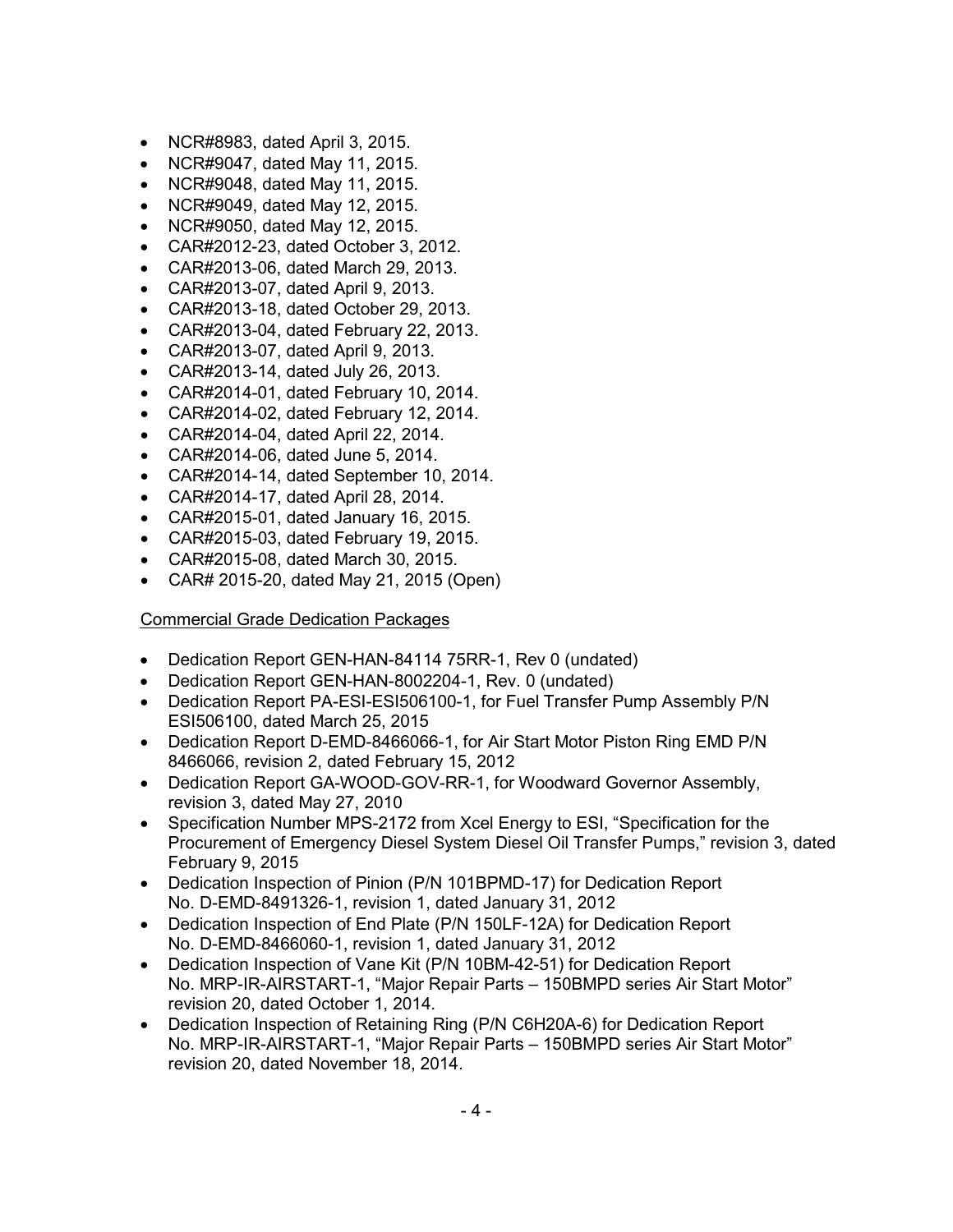- Dedication Inspection of Rotor (P/N 10BMP-53) for Dedication Report No. MRP-IR-AIRSTART-1, "Major Repair Parts – 150BMPD series Air Start Motor" revision 20, dated December 15, 2014.
- Dedication Report MRP- IR-AIRSTART-1, "Major Repair Parts 150BMPD series Air Start Motor" revision 20, dated October 1, 2014.
- Dedication Report No. D-EMD-8249819-1, "Cyprina RA, Bearing Grease, "Revision 0, dated July 3, 2013.
- Dedication Inspection of fuel oil transfer pump assembly (P/N ESI506100) for Dedication Report No. PA-ESI-ESI506100-1, "Safety-Related Commercial Grade Item Fuel Oil Transfer Pump Assembly," dated March 27, 2015.
- Dedication Inspection of 125 VDC speed switch (P/N ESI50267B) for Dedication Report SS-DYN-SST2400A416-1, dated April 16, 2015.
- Dedication Inspection of lubricant (P/N 9517921) for Dedication Report No. D-EMD-9517921-1, dated March 16, 2014.
- Dedication Report VRC-ESI-800065401-1 for Safety-Related Commercial Grade Item, "Voltage Regulator Chassis ESI P/N: 800065401," dated December 20, 2006.
- Dedication Report IC-VAR-LM723J883-1, "Dedication Report IC-VAR-LM723J883-1 for Safety-Related Commercial Grade Item, Integrated Circuit P/N: LM723J/883," dated September 18, 2014.
- Dedication Report AVR-ES-ESI50136-1, "Dedication Report AVR-ES-ESI50136-1 for Safety-Related Commercial Grade Item, Automatic Voltage Regulator ESI P/N: ESI50136," dated July 16, 2007.
- Dedication Report AVR-ESI-720000100RR-1, Revision 3, "Repair and Return of a safety-Related Commercial Grade Item for Automatic Voltage Regulator P/N: 72-05000-100-RR," dated August 18, 2014.
- Dedication Report GA-WOOD-GOV-RR-1 for Safety-Related Commercial Grade Item, Revision 3, May 27, 2010.
- Dedication Report, EG-WOOD-9903470-1 for Safety-related commercial grade item, Part/Component: Digital Reference Unit (DRU) P/N: 9903-470, Supplier : Wood Governor Company, Engine and Turbine Controls Division, Fort Collins, Colorado, dated March 25, 2010.

# Audits

- Vendor Audit Survey to Ja King Company, LLC dated January 2, 2014. (Followed QAP-501 Supplier/Audits and Source Verification, Revision 15, December 7, 2011).
- Global Quality Assurance Inc. performed internal Audit on April 14-17, 2014.
- Global Quality Assurance Inc. Performed internal Audit on February 23-25, 2015.
- Audit Plan for supplier audit of Applied Technical Services, Marietta, GA, dated July 16, 2012.
- Applied Technical Services, Inc. Audit Report Number: ATS 2012-08, dated August 16, 2012.
- Audit Plan for supplier audit of Herguth Laboratories, Inc. dated January 11, 2013.
- Hergruth Laboratories 1-2013 Audit report, dated April 3, 2013.
- Audit Plan for supplier audit of Analysis and Measurement Services Corp., dated July 2, 2013.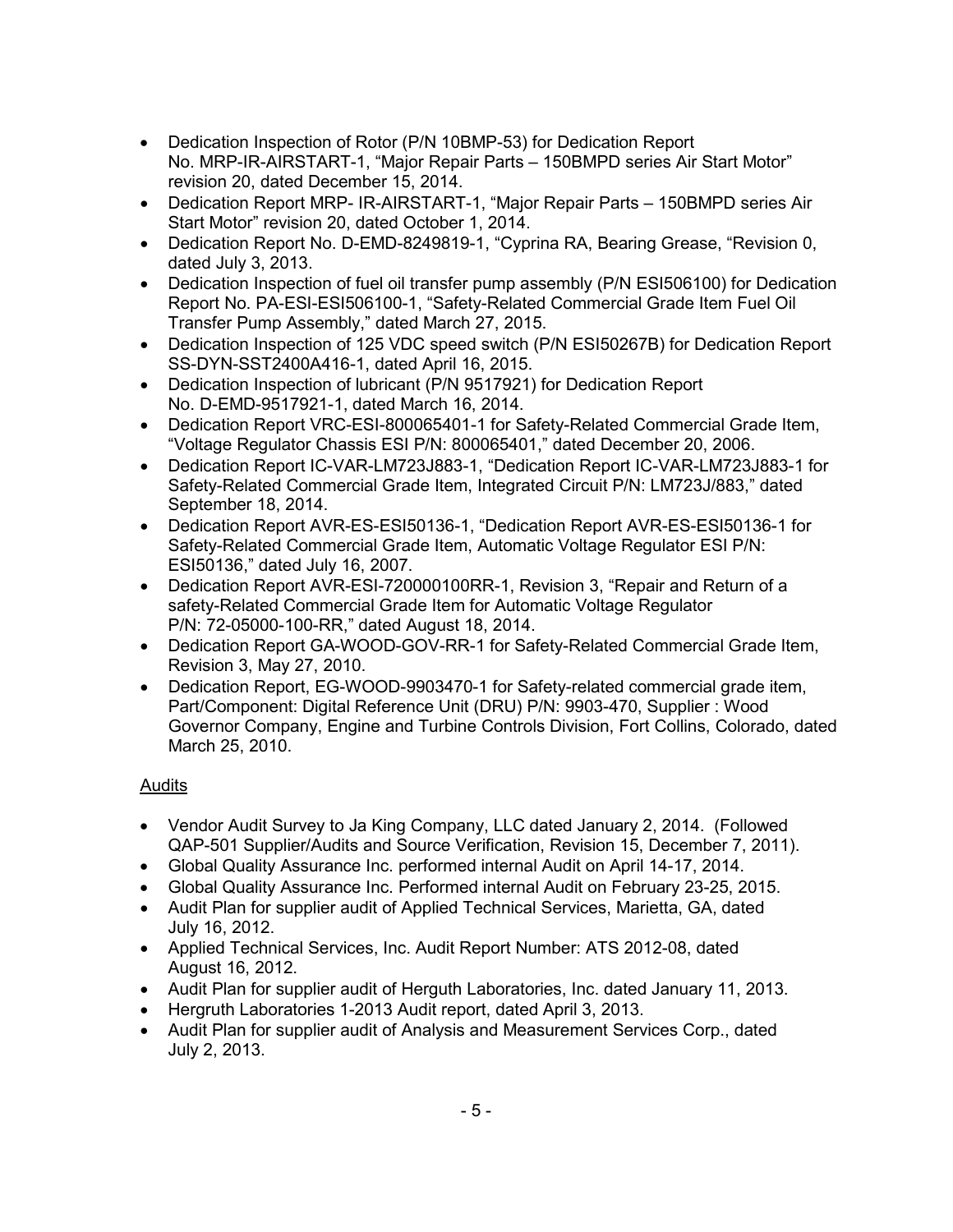- Analysis and Measurement Services Audit Report Number: 7-2013, dated August 28, 2013.
- Test Report for Order 8002411, "Fuel Transfer Pump," dated March 20, 2015.

# Procurement Documents

- PO# 121390, Revision 0, April 16, 2015
- PO # 8002468, April 14, 2015.
- PO #8002012, Rev 0 (undated)
- PO#120291, dated January 14, 2015.
- PO#120867, dated March 15, 2015.
- PO#120867, dated April 22, 2015.
- PO#121562, dated April 22, 2015.
- PO#121457, dated April 27, 2015.
- PO#0020853, dated September 26, 2014.
- PO#118916, dated October 17, 2014.
- PO#113970, dated July 26, 2013.
- Contract #554455, dated January 7, 2015.
- PO#12145, dated April 22, 2015.
- PO# 00207040, Undated.
- PO# 70269337, dated March 15, 2013.
- PO#223993, dated September 18, 2014.
- PO# 500550848, Rev 7 dated December 3, 2014.
- Change Order 500558142, Revision 2, dated June 7, 2012.
- PO # 500575890, dated June 26, 2013.
- PO# 500586109, dated August 27, 2014.
- Change Order 500586109, Revision 1, dated September 2, 2014.
- Change Order 500586109, Revision 2, dated September 3, 2014.
- PO # 500584937, dated July 14, 2014.
- PO # 00337942, "Energy Northwest Columbia Generating Station," dated April 18, 2013.
- PO # 00337942, Revision 4, dated May 5, 2014.
- PO # 00613128, dated September 16, 2014.
- Change Order 00613128, Revision 1, dated December 12, 2014.

# Qualification Reports and Test Procedures/Reports

- Metallurgical Test Report Ref. D233863 from Applied Technical Services, Inc. to ESI, for Purchase Order 121562 for case depth testing, dated May 7, 2015.
- Chemical Test Report Ref. DC233433N from Applied Technical Services, Inc. to ESI, for Purchase Order 121471 for material testing of seat, dated May 1, 2015.
- Metallurgical Test Report Ref. DC233433N from Applied Technical Services, Inc. to ESI, for Purchase Order 121471 for material testing of seat, dated May 1, 2015.
- Chemical Test Report Ref. DC233430 from Applied Technical Services, Inc. to ESI, for Purchase Order 121457 for material testing of piston skirt, dated April 27, 2015.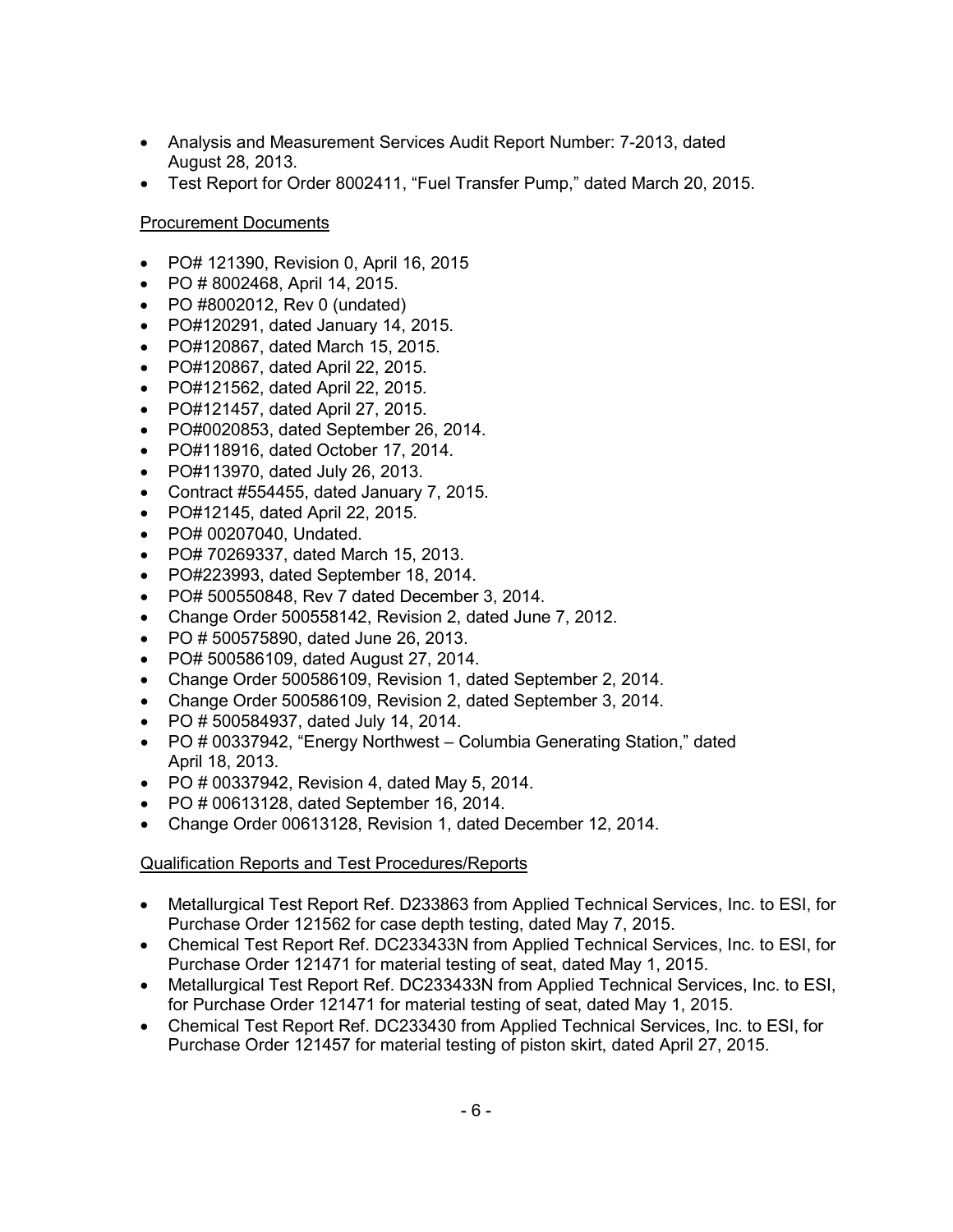- Metallurgical Test Report Ref. DC233430 from Applied Technical Services, Inc. to ESI, for Purchase Order 121457 for hardness testing of piston skirt, dated April 27, 2015.
- Tensile Test Report Ref. DC233430 from Applied Technical Services, Inc. to ESI, for Purchase Order 121457 for tensile testing of piston skirt, dated April 27, 2015.
- Metallurgical Test Report Ref. D233430 from Applied Technical Services, Inc. to ESI, for Purchase Order 121457 for case depth testing, dated April 27, 2015.
- Plastics Test Report Ref. D203876 from Applied Technical Services, Inc. to ESI, for Purchase Order 114424 for hardness testing of vane from kit, dated September 17, 2013.
- Letter Report # ESI150302R0-L, "Impedance Measurements of Ferrite Beads for Engine Systems Inc.," dated March 10, 2015.
- Test Report ESI150401R0-F, "EMI/RFI Testing of the Dynalco Speed Switch P/N SST2400A-416 for Engine Systems, Inc.," dated April 2015.
- Certificate of Analysis V5014875, from Herguth Laboratories, Inc. for analyses of Dow Corning G-n Metal Assembly Paste, S/N 8002204-7.1-1, dated July 2, 2014.
- Certificate of Analysis V5014876, from Herguth Laboratories, Inc. for analyses of Shell Cyprina RA, S/N: 8002204-8.1-1 dated July 2, 2014.
- Certificate of Analysis V5014877 from Herguth Laboratories, Inc. for analyses of Bestolife ZN50, S/N: 8002204-9.1-1, dated July 2, 2014.
- Certificate of Analysis V5012135A, from Herguth Laboratories, Inc. for analyses of Dow Corning Molykote G-n Metal Assembly Paste, S/N 8002012-14.1, dated September 18, 2013.
- Certificate of Analysis V5012136A, from Herguth Laboratories, Inc. for analyses of Shell Cyprina RA, S/N: 8002012-15.1 dated September 18, 2013.
- Certificate of Analysis V5012137A from Herguth Laboratories, Inc. for analyses of Bestolife ZN50, S/N: 8002012-16.1, dated September 18, 2013.
- Certificate of Analysis V5015568, from Herguth Laboratories, Inc. for analyses of grease (3013216-1.1-1, Lot # 00356203U04617SEP11), dated September 19, 2014.
- ESI Seismic Qualification Report ESI-SR-12-108, Revision 2, "Seismic Qualification of Voltage Regulator Chassis ESI P/N: D72-12200-100-PVNGS," dated 7/25/12.
- Washington Laboratories Ltd. Report No. 11900-01, Revision 2, "EMI/EMC Test Report for the Engine Systems, Inc. Auto Voltage Regulator (AVR) P/N D72-12200-100-PVNGS," dated June 20, 2012.
- Test Procedure TP-LM723J883, "Functional Test Procedure for Integrated Circuit, P/N: LM723J/883," Revision 0, dated September 8, 2014.
- Engine Systems, Inc., Document No. TP-ESI50136/ESI50137, Revision 2, "Functional Test Procedure for Voltage Regulator and/or Remote Gate Firing Module, ESI P/N: ESI50136/ESI50137," dated September 24, 2014.
- ESI Functional Test Procedure TP-7205000100, "Functional test Procedure for Automatic Voltage Regulator NEI P/N: 72-05000-100," Revision 2, dated June 5, 2012.
- Seismic Qualification of Fuel Pump CES P/N: RB-007-000 for First Energy Corporation, Perry Nuclear Station Customer PO# 45171478, ESI SO# 3001743, Report Number: ESI-SR-06-07, March 20, 2006.
- Seismic Qualification of 2301A Electric Governor P/N: 9903-445 & DRU Reference Unit P/N: 9903-470 for KHNP Shin Wolsung NPP Unit 1 Customer PO # W120014141, ESI SO# 3010053, and Report Number: ESI-SR-13-058, March 27, 2013.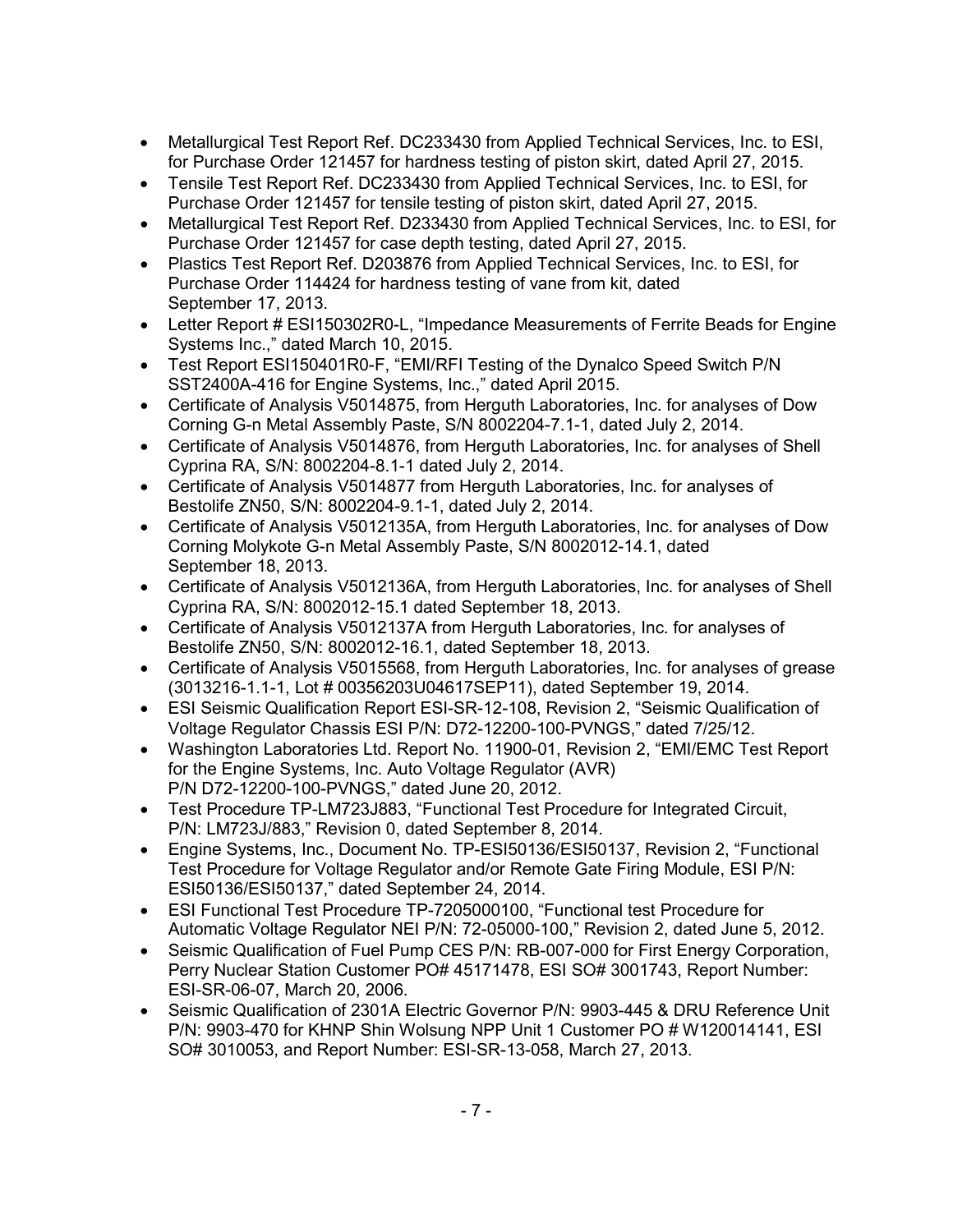- Nuclear Environmental and Seismic Qualification of 2301A Dual Dynamics Load Sharing & Speed Control P/N: 8272-769 for Installation in a mild Environment, Report No.: ESI-SR-97-23, Rev.0, June 11, 1998.
- Environmental and Seismic Qualification of 2301A Electro Governor (P/N 9903-470) for KHNP Younggwang Unit 6 Customer P.O. #Y100717141, ESI SO#3007961, Report No. ESI-SEQR-11-20, Rev.1: 04/21/11

# Measuring and Test Equipment Documents

- Certificate #: RTP-17194-138691-1- Dial Indicator (ID 3392), dated April 16, 2015.
- Certificate #: 17194-304004-1- Angle Gage (ID 4325), dated April16, 2015.
- Certificate # RTP-17194-452435-1- Timer (ID 4395) dated April 16, 2015.
- ESI- CAL-07-01 Calibration for Seismic Table Control System Vibrational Research Corp. Model VR85500, Revision 3, May 10, 2013.
- ESI-CAL-07-01 Calibration for Seismic Table Control System Vibrational Research Corp. Model VR85500, dated May 15, 2014.

# Miscellaneous Documents

- Drawing No. ESI506100, "Fuel Transfer Pump Assembly," Revision A, dated March 9, 2015.
- Drawing No. ESI506100-1, "Base Assembly Fuel Transfer Pump," dated February 11, 2015.
- Drawing No. ESI50694-2, "Coupling Guard," dated December 17, 2013.
- Ingersoll-Rand Drawing No. 03021623, "Spring Retainer," dated November 6, 1963.
- Ingersoll-Rand Drawing No. 03020633, "Vane," dated March 6, 1970.
- Ingersoll-Rand Drawing No. 03242260, "Retaining Ring," revision 1, dated January 30, 2002.
- Ingersoll-Rand Drawing No. 03021649, "Piston Ring, Compression," revision 2, dated October 12, 1984.
- Safety Related Certificate of Conformance from ESI to Omaha Public Power District, for air start motor pinion, dated December 22, 2014.
- Safety Related Certificate of Conformance from ESI to Omaha Public Power District, for air start motor retaining ring, December 22, 2014.
- Safety Related Certificate of Conformance from ESI to Omaha Public Power District, for air start motor rotor, dated December 22, 2014.
- Safety Related Certificate of Conformance from ESI to Omaha Public Power District, for air start motor vane kit, dated December 22, 2014. Safety Related Certificate of Conformance - Repair and Return, for Order No. 8001720, Customer Purchase Order 500550848, 500558142, and 500575890, dated 6/27/13, quantity 1.
- Safety Related Certificate of Conformance Repair and Return, for Order No. 8001720, Customer Purchase Order 500550848, 500558142, and 500575890, dated May 30, 2013, quantity 4.
- Safety Related Certificate of Conformance for Order No. 3012504, Customer Purchase Order 500586109, dated September 18, 2014.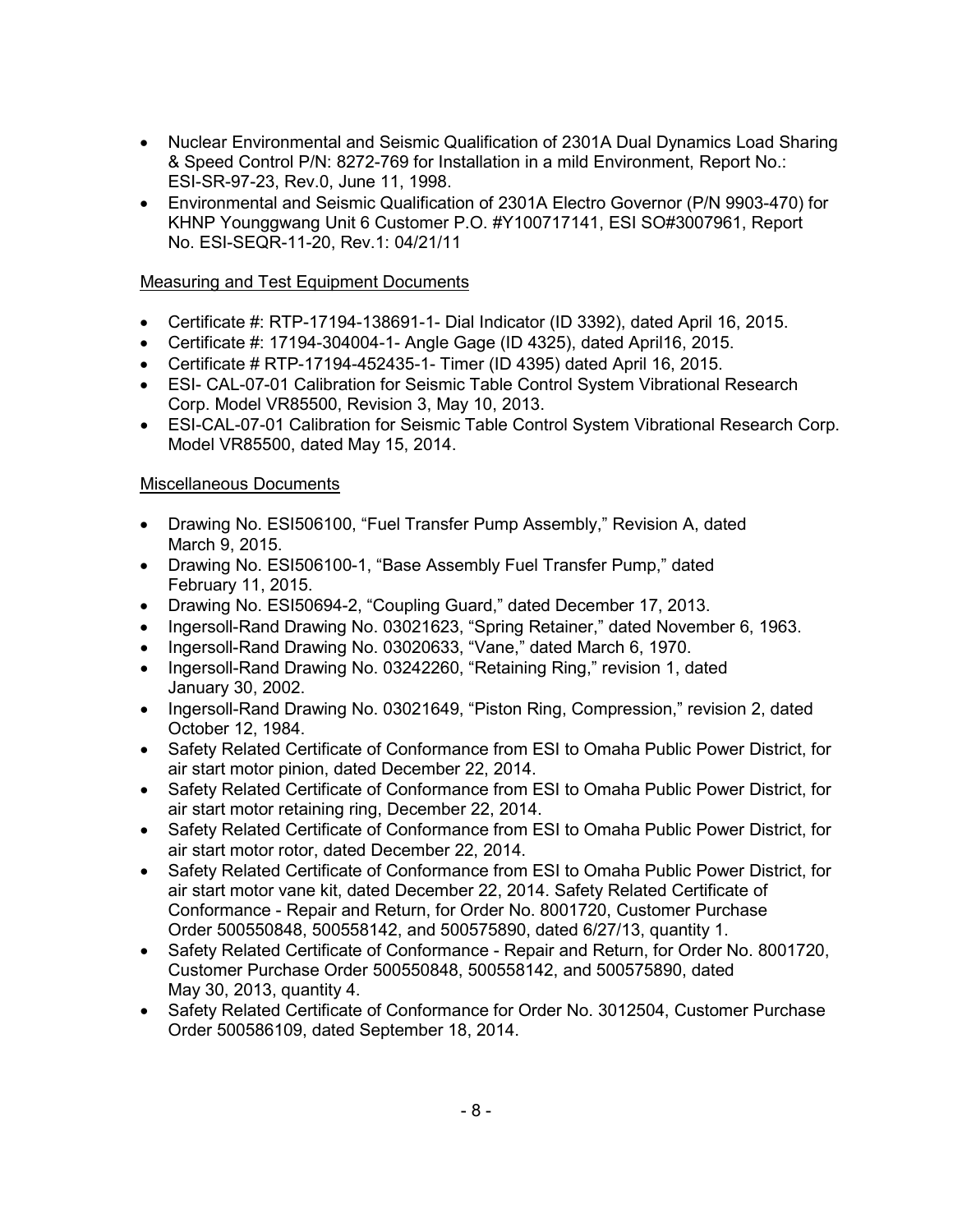- Safety Related Certificate of Conformance, ESI Order No. 3012504, Customer Purchase Order 500586109, dated September 8, 2014, quantity 10.
- Safety Related Certificate of Conformance for Order No. 3013105, Customer Purchase Order 500584937, dated September 30, 2014, quantity 2.
- Safety Related Certificate of Conformance for Order No. 3013105, Customer Purchase Order 500584937, dated October 3, 2014, quantity 1.
- Safety Related Certificate of Conformance Repair and Return, ESI Order No. 8002148, Customer Purchase Order 00337942, dated August 21, 2014, quantity 1.
- Safety Related Certificate of Conformance Repair and Return, ESI Order No. 8002148, Customer Purchase Order 00337942, dated March 10, 2015, quantity 1.
- Safety Related Certificate of Conformance for Order No. 8002365, Customer Purchase Order 00613128, dated December 12, 2014, quantity 1.
- Xcel Energy Monticello Nuclear Generating Plant Unit No. 1 Specification MPS-2172, "Specification for the Procurement of Emergency Diesel System Diesel Oil Transfer Pumps," revision 3, dated February 9, 2015.
- Safety Related Certificate of Conformance from ESI to Omaha Public Power District, for air start motor spring seat, dated May 18, 2015.
- Safety Related Certificate of Conformance from ESI to Northern States Power Company, for fuel transfer pump, dated March 27, 2015.
- Cooper Energy Services Materials Specification No. M-70RN, "Hardened Ductile (Nodular) Iron Castings for Nuclear Applications," revision 1, dated March 3, 1995
- Inspection Report for AC Tech Job No. 03-341-04-AE, for piston skirt, dated September 12, 2014.
- Commercial Grade Survey Checklist for SGS Herguth Laboratories, Inc. survey of Chevron Energy Technology Company – Lubricants Laboratory Technologies, dated October 3, 2014.
- Certificate of Accreditation for Hergruth Laboratories, Inc., for chemical testing of petroleum products, dated May 1, 2012.
- Sales Order 8001720 ESI Nuclear, "Arizona Public Service Co. Palo Verde," originally dated 10/26/10, revised on June 26, 2013.
- Specification Revision/Title Sheet No. 13-EN-0650, Revision C, "Emergency Diesel Generator Auto Voltage Regulator Modification Design Specification," dated December 15, 2009.
- ESI Proposal # 8001720 letter dated November, 1, 2010 on EMI/RFI requirements in Specification D72-12200-100-PVNGS for testing performed at Washington Labs and verified by ESI.
- Sales Order 3012504 ESI Nuclear, "Arizona Public Service Co. Palo Verde," dated August 27, 2014.
- Sales Order 3013105 ESI Nuclear, "Arizona Public Service Co. Palo Verde," dated July 16, 2014.
- Document Number SA-14-11, Revision 0, "Similarity Analysis of Voltage Regulator ESI P/N: ESI50136, Rev. D, for use at APS-Palo Verde," dated September 26, 2014.
- Sales Order 8002148 ESI Nuclear, "Columbia Generating Station," dated April 22, 2013.
- Sales Order 8002365 ESI Nuclear, "PPL Susquehanna LLC," dated September 17, 2014.
- SCP-201, Shop Traveler, Rev 4, November 3, 2008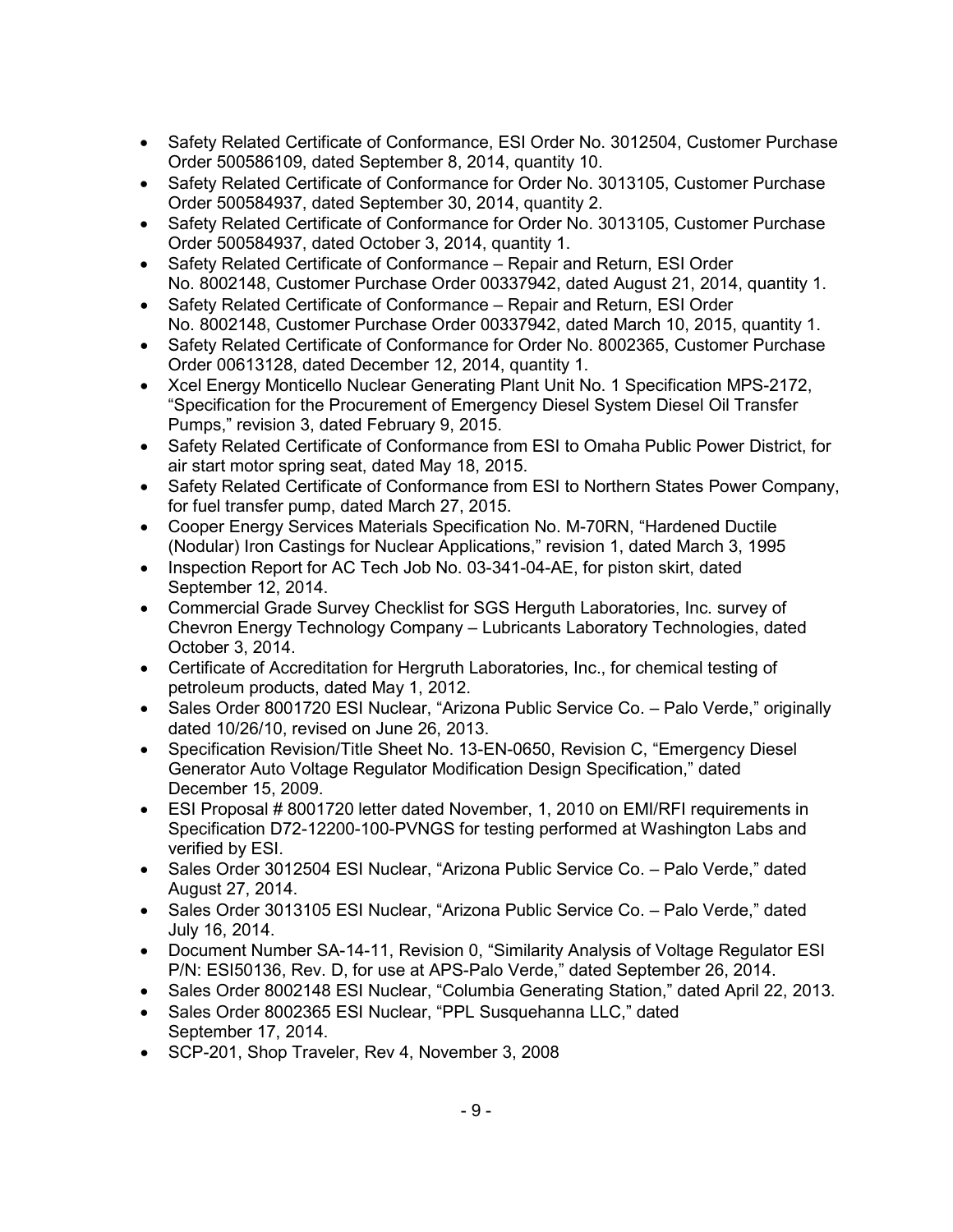- Shop Traveler ST-8002115-3 Revision 2: October 8, 2014, ESI S/N: 800 2115-2.1-1
- Shop Traveler ST-ESI51110, April 1, 2014, ESI S/N: 3011516-1.1-1
- Shop Traveler ST-3012642, April 9, 2014, ESI S/N: 3012642-1.1-1

# Part 21 Evaluations and Reports

- Evaluation #21E-2014-01, "Starting Air Pressure Regulator Nordberg P/N 1776 506 FOR Brunswick Nuclear Plant" dated February 2, 2014. Repot # 10CFR21-0111, "Starting Air Pressure Regulator Nordberg P/N 1776 506 FOR Brunswick Nuclear Plant," dated February 2, 2014.
- Evaluation #21E-2013-18, "CR7 Diode Wiring Reversed AVR Panels for APS-Palo Verde P/N: D72-12200-100-PVNGS," dated November 13, 2013 Repot # 10CFR21-0110, "CR7 Diode Wiring Reversed AVR Panels for APS-Palo Verde P/N: D72-12200-100-PVNGS," dated November 13, 2013.
- Evaluation #21E-2013-07, "EMD Fuel Injectors P/N 40084720 & 40099335," dated May 3, 2013 Repot #10CFR21-0109, "EMD Fuel Injectors P/N 40084720 & 40099335," dated May 3, 2013.
- Evaluation #21E-2013-06, "KSV Cylinder Head with Missing Keeper Seals, Cylinder Head Part Numbers 10-KSV-11-3-RR, 12-KSV-11-3-RR, AND 13-KSV-11-6-RR," dated April 23, 2013. Repot #10CFR21-0108, "KSV Cylinder Head with Missing Keeper Seals, Cylinder Head Part Numbers 10-KSV-11-3-RR, 12-KSV-11-3-RR, AND 13-KSV-11-6-RR," dated April 23, 2013
- Evaluation #21E-2012-23, "KSV Cylinder Head With Foreign Material In Intake Port, P/N 13-KSV-11-6-RR," dated December 6, 2012 Repot #10CFR21-0106, "KSV Cylinder Head With Foreign Material In Intake Port, P/N 13-KSV-11-6-RR," dated December 6, 2012.